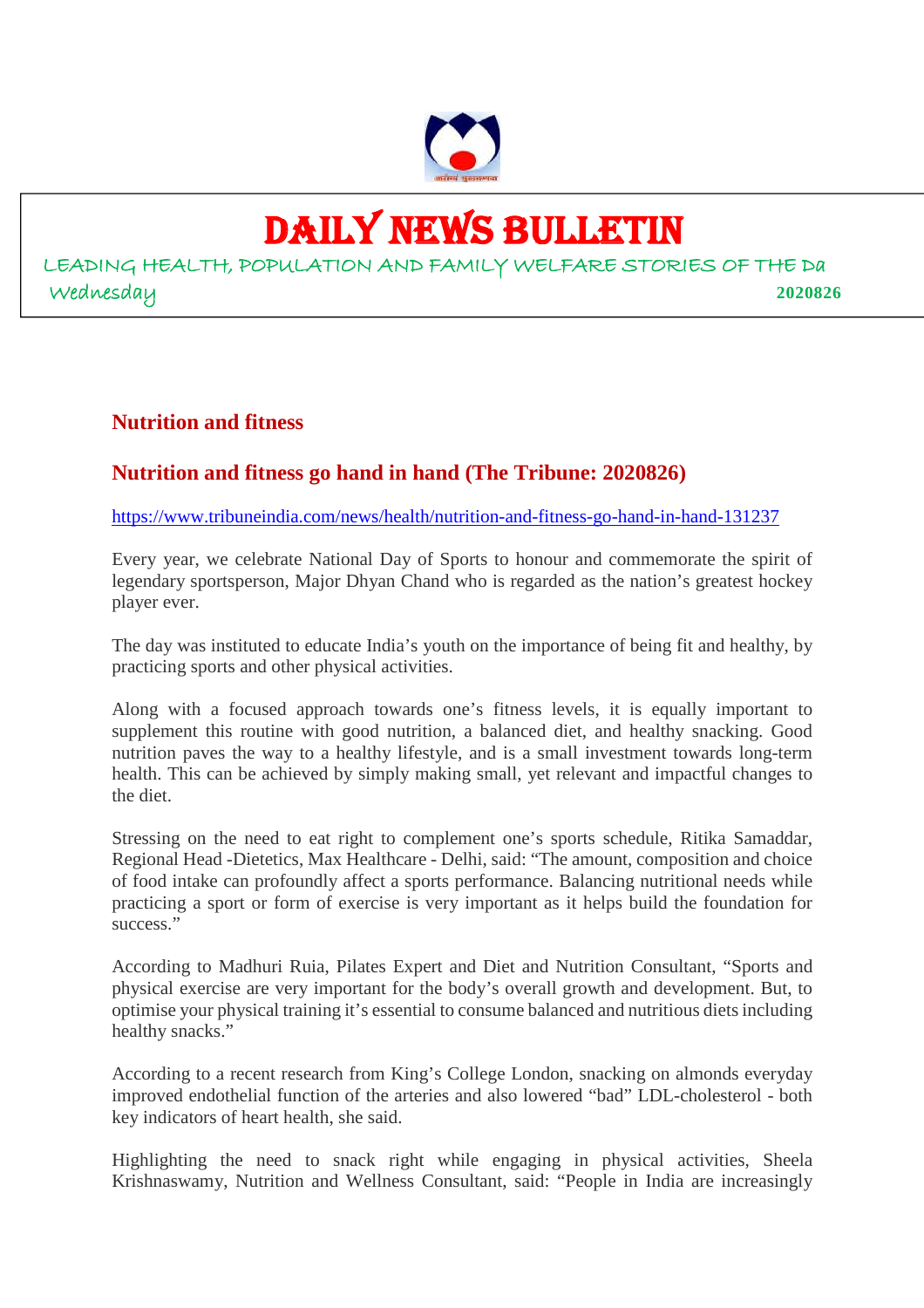understanding the significance of sports and regular physical activity. More so now, as there is a greater interest around immunity especially with regard to foods and practices that can help strengthen it. Research has also suggested that regular moderate intensity exercise can also strengthen immunity. This is important more so for children, as they continue to attend online classes at home without much physical activity. Parents must ensure that they setup a routine, so that the child engages in some sort of sport/physical activity every day. Also, be sure to augment this routine by adding snacks to the child's diet."

Fuelling the body with the right foods is essential while playing any sport or even maintaining a proper fitness routine. This year, take a pledge and commit to your health goals by eating well and staying fit. IANS

#### **Treating COVID-19 may lead to increased antibiotic resistance**

#### **Treating COVID-19 may lead to increased antibiotic resistance, UK study finds (The Tribune: 2020826)**

https://www.tribuneindia.com/news/health/treating-covid-19-may-lead-to-increasedantibiotic-resistance-uk-study-finds-131228

Patients hospitalised due to the novel coronavirus infection are being given a combination of medications to prevent possible secondary bacterial infections

The use of antibiotics in people with COVID-19 could lead to raised levels of the drugs within rivers or coastal waters which may in turn result in an increase in antimicrobial resistance, according to a UK study.

Patients hospitalised due to the novel coronavirus infection are being given a combination of medications to prevent possible secondary bacterial infections, noted the researchers at the University of Plymouth in the UK.

The study, published in the Journal of Antimicrobial Chemotherapy, suggests their increased use during the pandemic could be placing an additional burden on waste water treatment works.

Scientists noted that this could lead to raised levels of antibiotics within rivers or coastal waters which may in turn result in an increase in antimicrobial resistance (AMR), where bacteria become resistant to the action of antibiotics.

This would be particularly acute in receiving waters from waste water treatment works serving large hospitals, or emergency hospitals, where there is a concentration of COVID-19 patients, they said.

The findings are based on reports that up to 95 per cent of COVID-19 inpatients are being prescribed antibiotics as part of their treatment, and concerns that such a large-scale drug administration could have wider environmental implications, according to the researchers.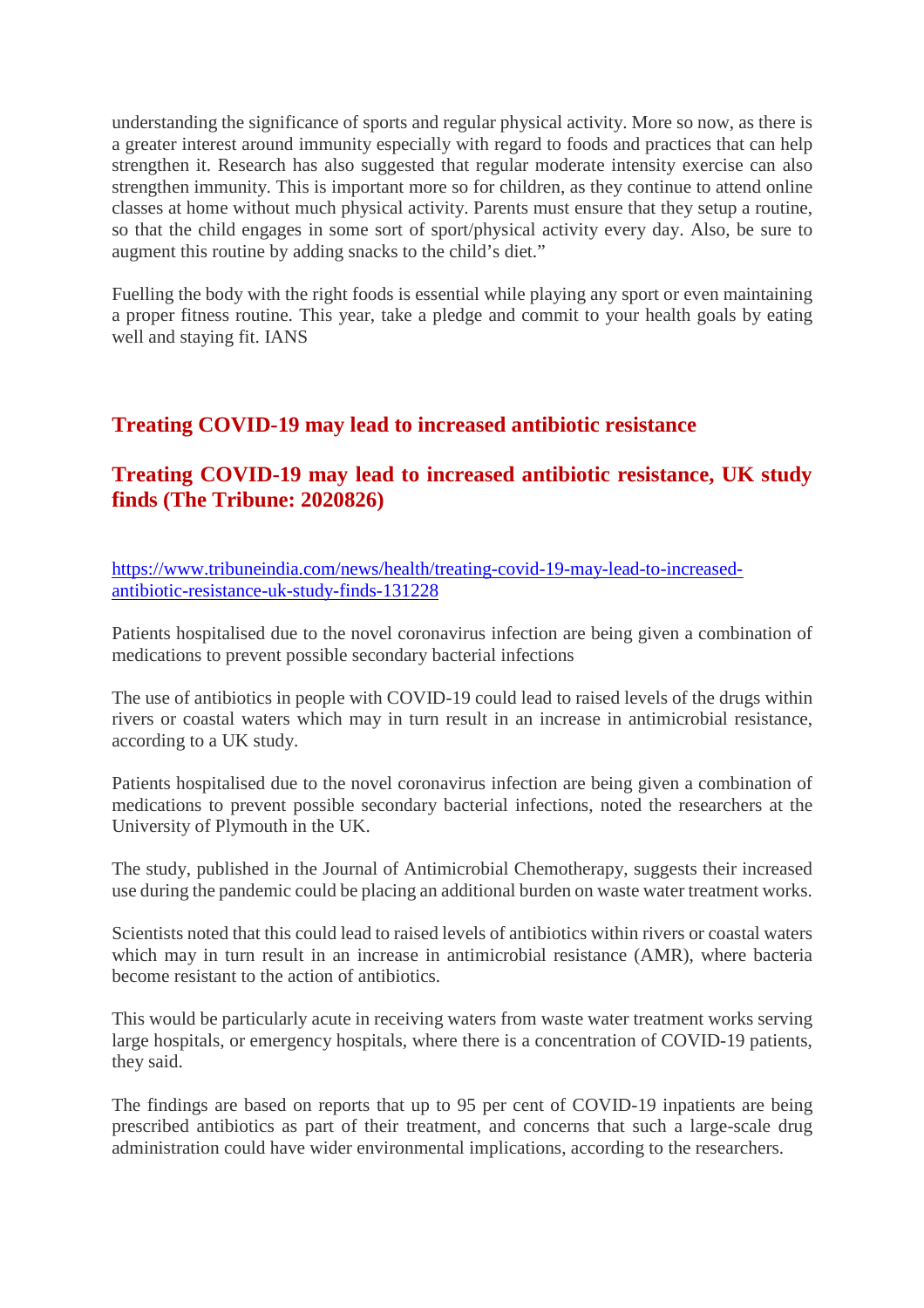"COVID-19 has had an impact on almost every aspect of our lives. But this study shows its legacy could be felt long after the current pandemic has been brought under control," said Sean Comber, Professor of Environmental Chemistry in Plymouth.

"From our previous research, we know that significant quantities of commonly prescribed drugs do pass through treatment works and into our water courses.

"By developing a greater understanding of their effects, we can potentially inform future decisions on prescribing during pandemics, but also on the location of emergency hospitals and wider drug and waste management," said Comber.

The COVID-19 guidance issued by the National Institute for Health and Care Excellence (NICE) suggests patients with COVID-19 should be treated with doxycycline and either amoxicillin or a combination of other medications if a bacterial infection is suspected, but to withhold or stop antibiotics if a bacterial infection is unlikely, the researchers said.

"Common with other hospitalised patients in the UK, and other countries, the majority of our patients with COVID symptoms were prescribed antibiotics because it is very difficult to know whether a patient presenting with symptoms of COVID has an overlying bacterial infection or not," Neil Powell, Consultant Pharmacist at the Royal Cornwall Hospital said.

"We did a lot of work to try and identify those patients who were unlikely to have a bacterial infection complicating their viral COVID infections in an attempt to reduce the amount of antibiotic exposure to our patients and consequently the environment," said Powell.

This research combined patient numbers for UK emergency hospitals set up temporarily around the country with waste water treatment work capacity and available river water dilution serving the emergency hospital and associated town. PTI

#### **Coronavirus**

#### **Scientists say Hong Kong man got coronavirus a second time (The Tribune: 2020826)**

https://www.tribuneindia.com/news/health/scientists-say-hong-kong-man-got-coronavirus-asecond-time-131176

Man had different strain of coronavirus than the one he'd previously been infected with

Scientists say Hong Kong man got coronavirus a second time

The man had mild symptoms the first time and none the second time

University of Hong Kong scientists claim to have the first evidence of someone being reinfected with the virus that causes COVID-19.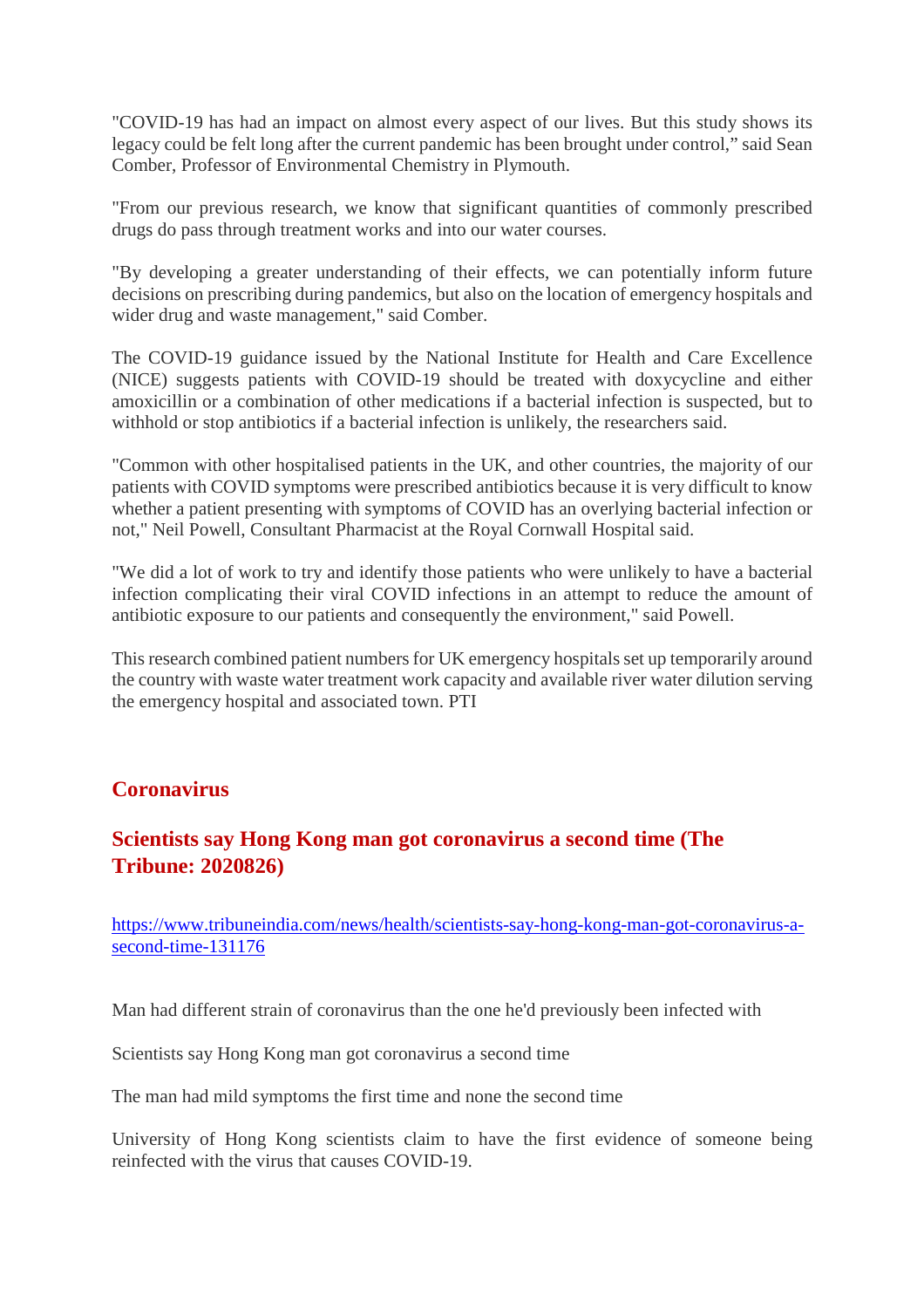Genetic tests revealed that a 33-year-old man returning to Hong Kong from a trip to Spain in mid-August had a different strain of the coronavirus than the one he'd previously been infected with in March, said Dr Kelvin Kai-Wang To, the microbiologist who led the work.

The man had mild symptoms the first time and none the second time; his more recent infection was detected through screening and testing at the Hong Kong airport.

"It shows that some people do not have lifelong immunity" to the virus if they've already had it, To said. "We don't know how many people can get reinfected. There are probably more out there." The paper has been accepted by the journal Clinical Infectious Diseases but not yet published, and some independent experts urged caution until full results are available.

Whether people who have had COVID-19 are immune to new infections and for how long are key questions that have implications for vaccine development and decisions about returning to work, school and social activities.

Even if someone can be infected a second time, it's not known if they have some protection against serious illness, because the immune system generally remembers how to make antibodies against a virus it's seen before.

It's not clear how different a virus needs to be to trigger illness, but the new work suggests that "COVID patients should not be complacent about prevention measures" and should continue social distancing, wearing masks and other ways to reduce infection, To said.

Two experts with no role in the work agreed.

"We've always known reinfection was a possibility and I think this is highly suggestive" that it occurred in this case, said Dr Jesse Goodman, a former U.S. Food and Drug Administration chief scientist now at Georgetown University. --AP

#### **WHO:**

#### **WHO: Children aged 6-to-11 should wear masks at times, too (The Tribune: 2020826)**

https://www.tribuneindia.com/news/health/who-children-aged-6-to-11-should-wear-masksat-times-too-130788

Just as millions of children are heading back to school, the World Health Organization says those aged 6 to 11 should wear masks in some cases to help fight the spread of coronavirus.

The recommendations presented Monday follow the widespread belief that children under 12 are not considered as likely to propagate the virus as much as adults. Children in general face less severe virus symptoms than adults, with the elderly the most vulnerable to severe infection and death.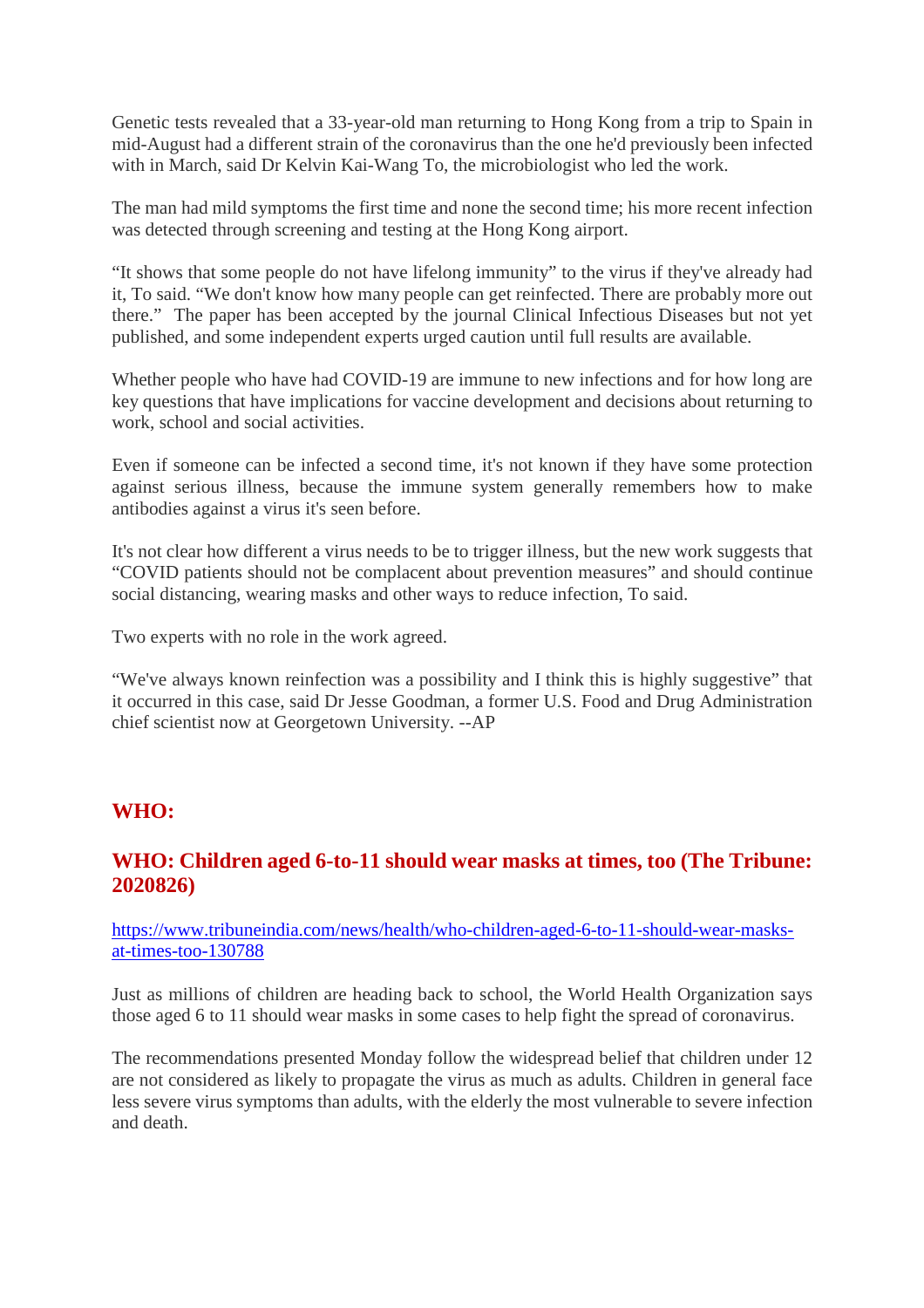Now WHO says decisions about whether children aged 6 to 11 should wear masks should consider factors like whether COVID-19 transmission is widespread in the area where the child lives; the child's ability to safely use a mask; and adult supervision when taking the masks on or off.

"Luckily, the vast majority of children who are infected with the virus appear to have mild disease or asymptomatic infection, and that's good news," said Maria Van Kerkhove, technical chief of the UN health agency's emergencies programme.

She still cautioned that some children can develop severe cases of coronavirus and even die.

The shift comes as confirmed COVID-19 infections worldwide have surpassed 23 million and confirmed deaths have passed 809,000, according to a tally by Johns Hopkins University. Experts say the tally understates the true toll of the pandemic due to limited testing, missed mild cases and other factors.

The UN health agency for months trailed many governments in backing the widespread use of masks, a point not lost on critics, who said WHO was too slow to get on board with the benefits of general mask use.

WHO had expressed concern that people who put on masks might unwittingly spread the virus from an unclean hand to their face, and insisted that health-care providers needed masks first amid some shortages.

Since then, researchers have found that the virus can be transmitted through aerosols — tiny droplets emitted when people talk, laugh, sing or sneeze — and mask-wearing can cut down on the amount of virus that people are exposed to.

Some policymakers, including public transport authorities in Europe and elsewhere, have set the bar for mask-wearing in crowded places like buses and trains at age 12 — with everyone older required to put them on.

Acknowledging gaps in both research and understanding of the virus, WHO said kids under age 6 should not wear masks, while those 12 to 18 should wear them just like adults should notably in cases where physical distancing cannot be ensured and in areas of high transmission.

WHO advises a "risk-based approach" for kids aged 6 to 11 that balances various factors?

"Everyone agrees how important it is that schools are operating safely," Van Kerkhove said. "We've outlined how that can be done in terms of physical distancing and hand hygiene stations, respiratory etiquette, the potential use of masks by either the workers or the children themselves."

WHO said the current evidence suggests virus cases reported from kids stemmed mostly from transmission within households and that "documented transmission among children and staff within educational settings is limited."

Parents, health officials and educators in countries around the world have been wrestling with the safety questions posed by having millions of children go back to school during a pandemic.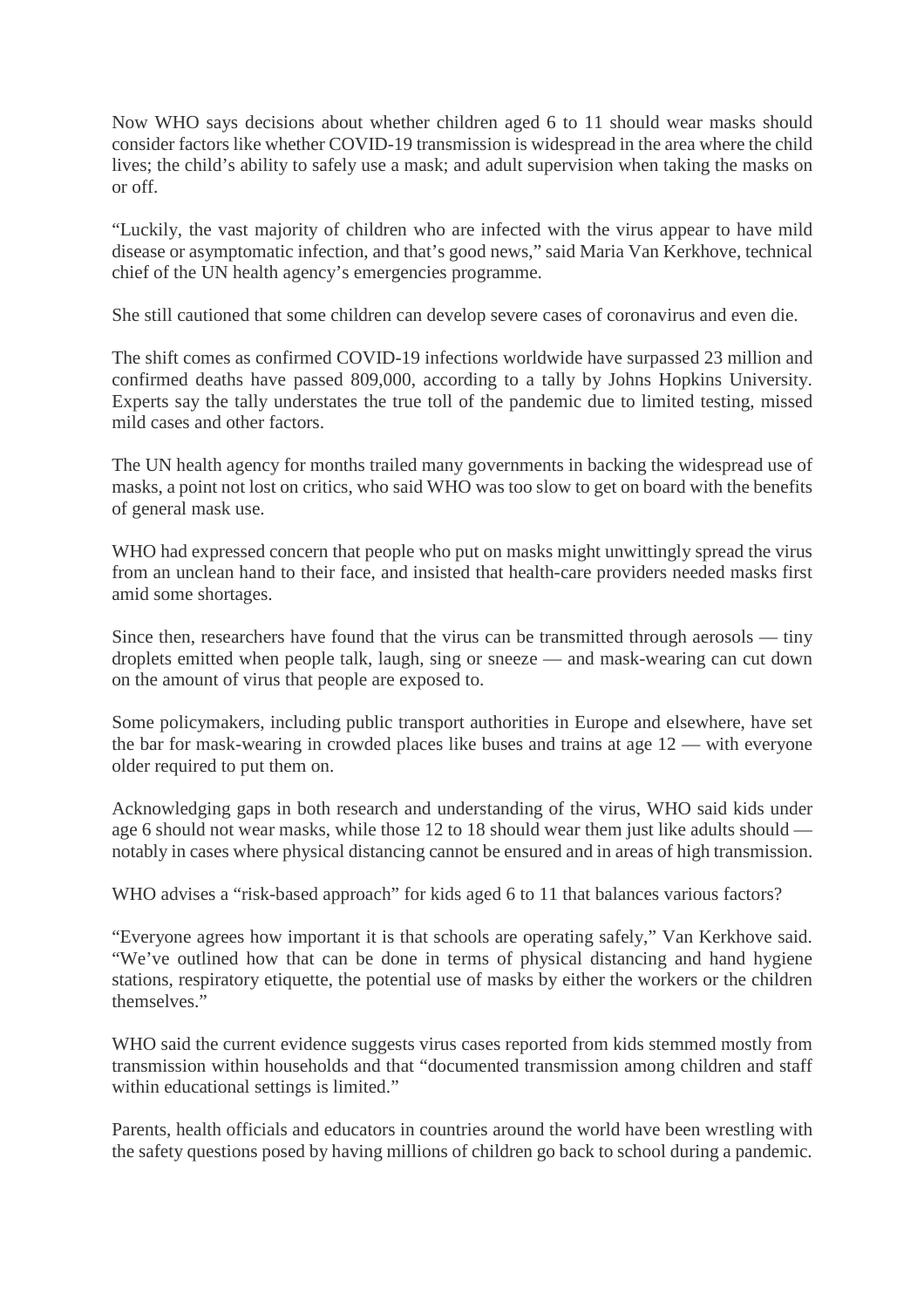Over the weekend, Britain's top public health officials issued a joint statement saying that children were more likely be harmed by staying away from school than from being exposed to COVID-19.

They said children are less likely to catch COVID-19 than adults and have "an exceptionally low risk" of dying from the disease. By contrast, they said studies show that not going to school limits children's ability to succeed in life and may worsen physical and mental health problems.

"Very few, if any, children or teenagers will come to long-term harm from COVID-19 due solely to attending school," the medical officers said. "This has to be set against a certainty of long-term harm to many children and young people from not attending school."

The recommendations by WHO on Monday also noted lingering uncertainty about the effectiveness of transparent face shields, with WHO calling for more research into their use in response to COVID-19. AP

#### **Covid-19: What you need to know today (Hindustan Times: 2020826)**

https://epaper.hindustantimes.com/Home/ArticleView

India has seen 70,182new cases of Covid-19 on average every day in the week ended Monday. That works out to 5.3 cases per 100,000 people (assuming India's population at 1.3 billion). One way of looking at the Covid-19 challenge is to target reducing the number of new cases to less than one per 100,000. This isn't a number picked without basis – it is the trend seen in countries that managed to crush the virus, if only temporarily. That's a huge challenge for India.

India's Covid-19 numbers could well see an increase in the coming weeks – as testing increases (although states are blindly using rapid antigen tests without understanding when they should be used – a theme discussed several times in this column), and as the virus moves into rural India. Indeed, the pandemic's progress in India has been outward – from the metros to the other cities and towns; and from urban districts to rural ones (see front page).

India and the US are similar in terms of their approach to the pandemic – they opened up when cases were still rising (unlike Europe, where countries opened up only after the number of new cases started declining). Sure, the US saw a dip and then a long plateau between mid-April and mid-June, but cases rose rapidly after that. They rose till late July, when they started falling again. Interestingly, the seven-day average of daily cases in the US is well off its peak seen in late July, but still higher than the peak seen in early April. In contrast, India's seven-day average has never dipped – the trajectory of the coronavirus disease, in terms of number of cases, has been one steady upward curve as the infection spread across the second-most populous country in the world.

In the week ended Monday, India added 463,999cases, according to the HT dashboard. This is 26%of the 1.75 million new cases recorded around the world in the same period (the second number is from the New York Times database). This statistic is worrying, although India's case fatality rate of 1.85% is among the lowest in the world, and of the 3.16 million cases recorded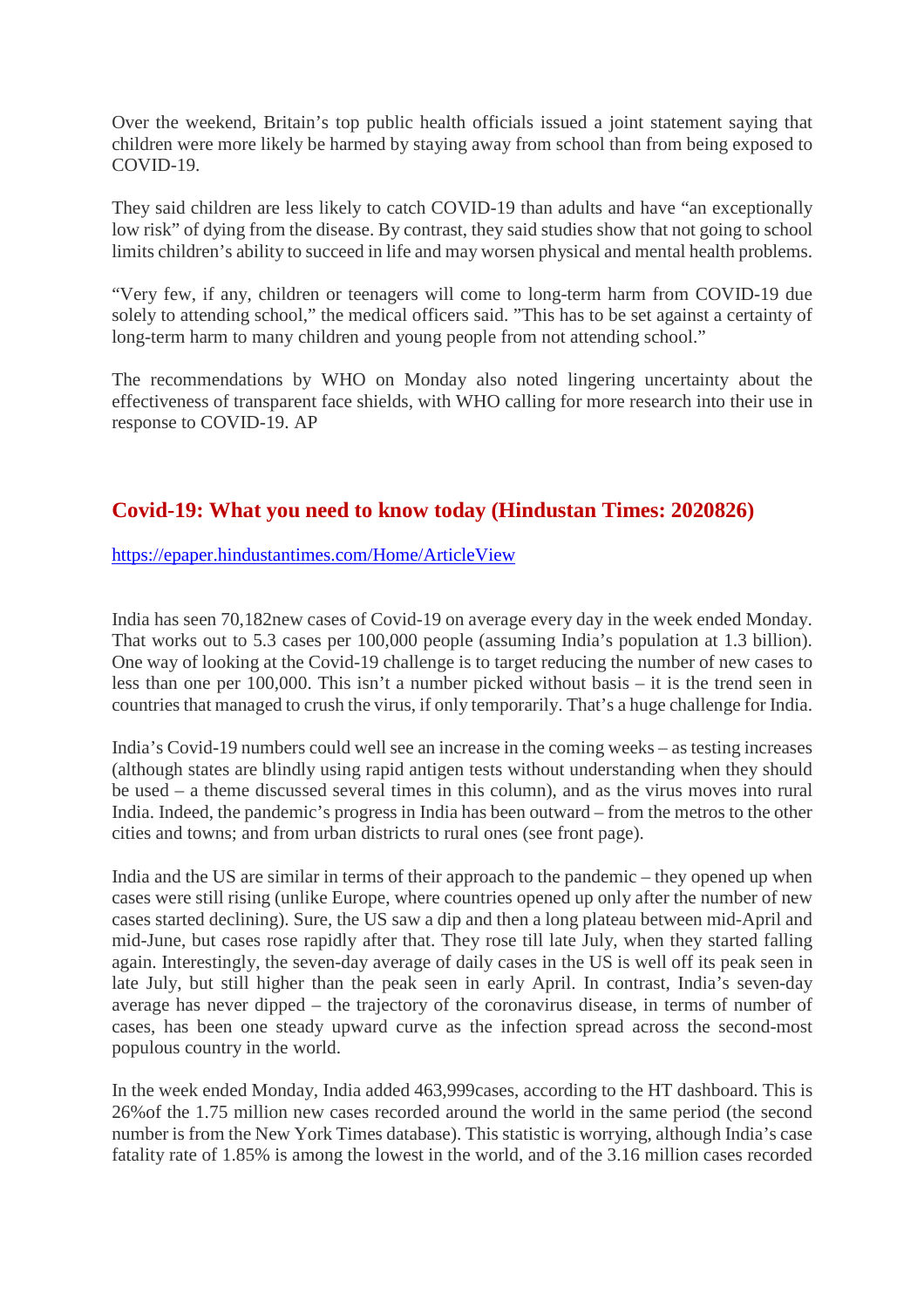till Monday night, 76% had recovered. The disease is yet to peak in India but doctors have clearly become better at saving lives.

There has been some debate about a possible second lockdown in the US. There hasn't been much talk of one in India. Through August, even some of the states that insisted on partial lockdowns (on certain days) have eased up. This is understandable – the lockdown has wreaked havoc on livelihoods and the economy. Once it became clear that the virus wasn't going away anytime soon, and that a vaccine wouldn't be available till early 2021, the focus moved to living and working with the virus.

The buzz in Delhi is that the next set of so-called unlock guidelines issued by the home ministry could reflect that. HT reported on Tuesday that Delhi Metro could soon begin operations. This is a good move, provided the safety protocols that have been put down on paper are faithfully implemented. That could be problematic, though. Many Indians have shown poor discipline when it comes to wearing masks or practising social distancing. Police departments around the country do not seem keen to enforce the home ministry's guidelines on masks (there is very poor monitoring in markets and parks, especially). Many people who wear masks, wear them improperly. And experience around the world has shown that crowds, especially in enclosed places, are a magnet for the virus. Talk of restarting the Delhi Metro also comes at a time when the number of cases in Delhi is beginning to inch up again (although it is still 60-70% off its peaks) – all the more reason why safety and social distancing protocols will need to be strictly followed, and monitored.

There is no point in pretending things have returned to normal – because they haven't.

#### **Rural IndiaHEALTH CHALLENGE:**

**Battle shifting as Covid threat stalks rural IndiaHEALTH CHALLENGE: Over half the new cases in August come from 584 non-urban districts (Hindustan Times: 2020826)**

https://epaper.hindustantimes.com/Home/ArticleView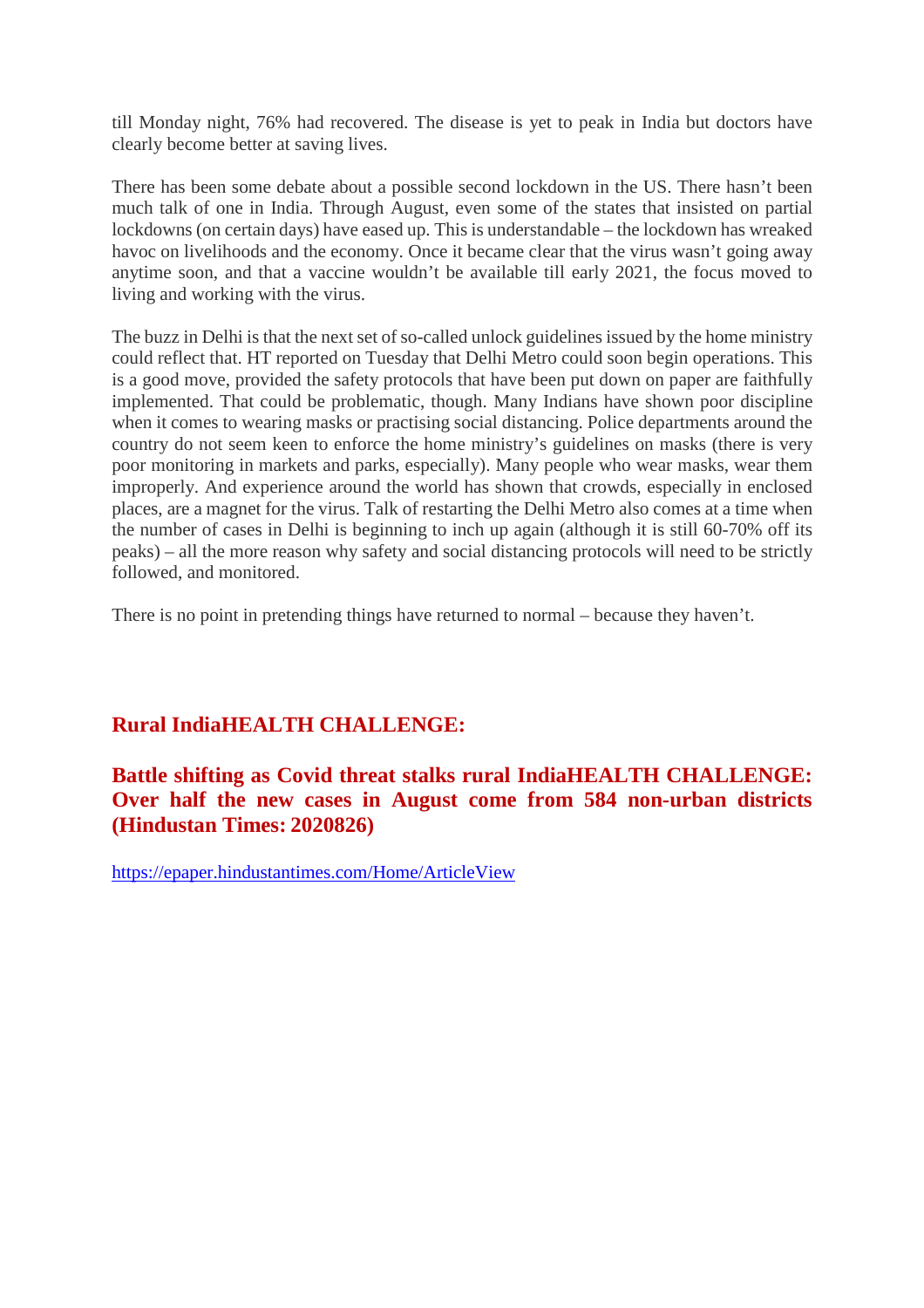|        |                                  |             | Entirely urban Mostly urban | <b>SHARE IN NEW CASES, BY MONTH</b><br><b>Mixed</b> | Mostly rural          | <b>Entirely rural</b> |      |
|--------|----------------------------------|-------------|-----------------------------|-----------------------------------------------------|-----------------------|-----------------------|------|
| April  | <b>Rural population</b><br>44.3% | (Below 20%) | (20% to 40%)                | (40% to 60%)<br>19.7%                               | (60% to 80%)<br>13.3% | (Above 80%)<br>15%    | 7.7% |
| May    | 44.8%                            |             |                             | 19.1%                                               | 7.7% 14.6%            | 13.8%                 |      |
| June   | 48.2%                            |             |                             | 20.1%                                               | 8%                    | 13.9%                 | 9.8% |
| July   | 22.8%                            |             | 21.3%                       | 14.8%                                               | 27.2%                 | 13.9%                 |      |
| August | 13.2%                            | 15.9%       | 16%                         | 34.8%                                               |                       | 20.1%                 |      |

#### **Vijdan Mohammad Kawoosa and Jamie Mullick**

letters@hindustantimes.com

New Delhi : More than half of all Covid-19 cases recorded in August came from 584 districts that are classified as "mostly rural" or "entirely rural", reflecting the spread of the coronavirus disease from the large urban centres into the Indian hinterland where health care challenges, from testing to treatment, are much more significant.

The trend is very different from that seen in the initial months of the pandemic, when the cases were largely in the urban areas, especially the three metropolitan cities of Delhi, Mumbai and Chennai.

This Hindustan Times analysis is based on district-level data by How India Lives, which is available till August 24, although even a cursory look at the HT dashboard suggests that, if anything, this trend has been strengthening for weeks. The front lines of India's fight against the viral disease have clearly moved.

Experts said the lack of adequate health infrastructure in villages will be a major challenge. "The first challenge that villages will likely face is of testing. Most of the RT-PCR labs are currently located in big cities or district headquarters, and are very rare if one looks for them at the subdistrict level. There is also the issue of the lack of medical equipment and physicians. Machines like pulse oximeters and radiology facilities such as good quality chest X-rays, which are crucial tools to monitor the health of Covid patients, are not as easily found in rural areas," said Dr Suresh Kumar, medical director, Delhi's Maulana Azad Medical College.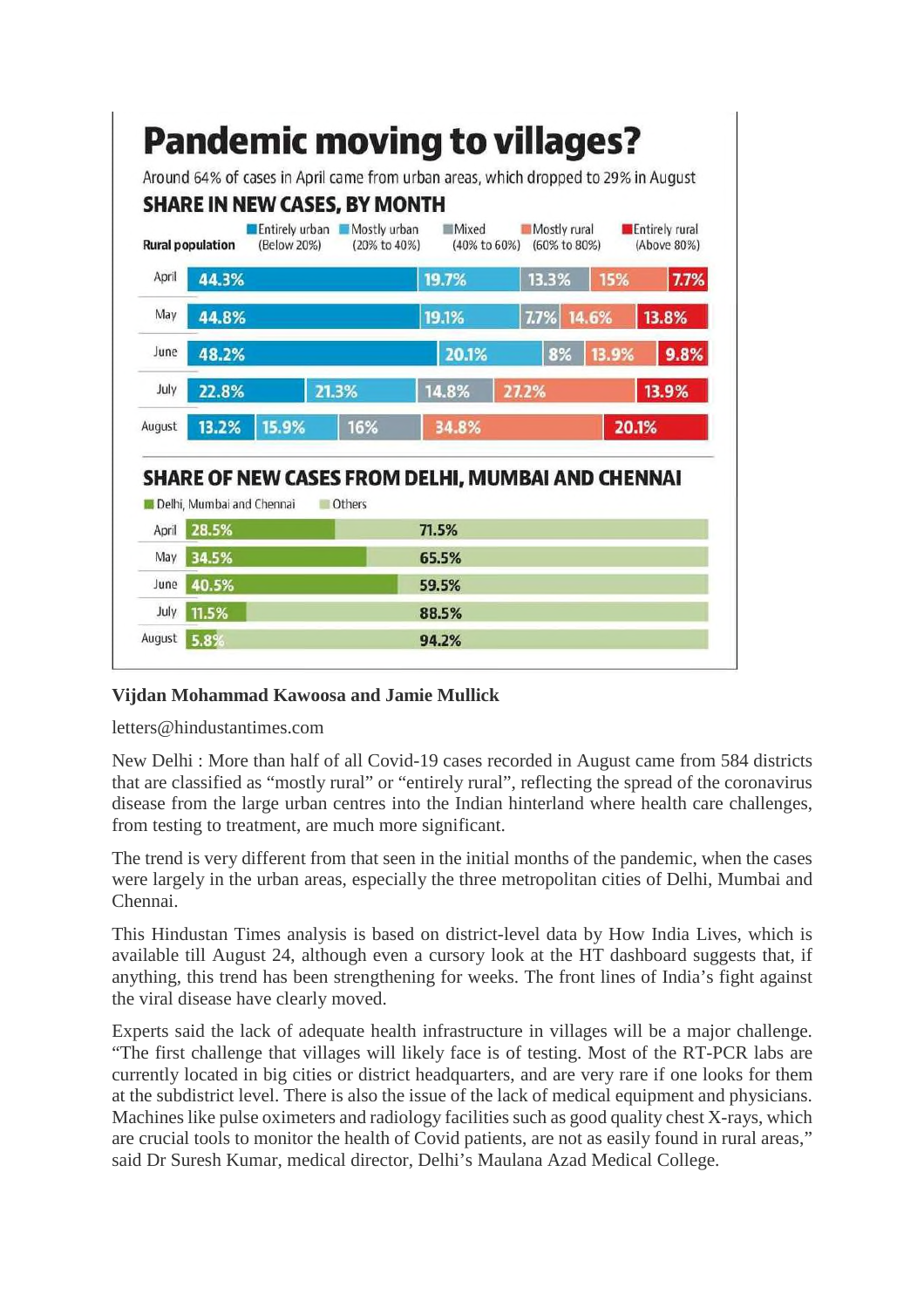To be sure, there is a counter view as well: "There are reports of cases coming from rural areas, but the advantage that we have there is that population density is low because of which cases can be identified, isolated, and treated early. In these areas, surveillance can be far better and also compliance, and that is instrumental in controlling spread of the disease effectively," says Dr VK Paul, member, Niti Aayog, who also chairs one of the National Task Forces on Covid-19 management.

"Having said that, we have to be careful and concentrate on rural areas as some of the villages may suffer from lack of adequate health infrastructure to manage positive cases," he added.

The analysis also shows that few of India's 734 districts are untouched by Covid-19: More than 700 districts and the national capital have reported cases so far. When a nationwide lockdown was imposed on March 25, just over a hundred districts had reported cases (many of them just had one case). The number of affected districts was more than 600 by the end of May.

Experts said that the spread of the disease in rural pockets may lead to a long-drawn battle. "We've seen the disease spread like wildfire in cities such as Delhi, Mumbai and Chennai. But equally fast, the governments were able to bring the outbreak into relative control. What we are likely to see in villages will not be like this – it will be a slow- and long-burning fire, which will be much harder to contain. But in general, villages are already disadvantaged because of their inadequate health care system, so this may end up becoming a much longer battle," said Dr T Jacob John, professor emeritus and former head of virology at Christian Medical College, Vellore.

The analysis classifies districts into five categories based on the proportion of the rural population – entirely urban (under 20% of the rural population), mostly urban (20%-40% rural), mixed (40%-60% rural), mostly rural (60% to 80% rural) and entirely rural (over 80% rural population). The proportion of the rural population is based on the 2011 census (the latest data available).

According to the analysis, 55% of the about 1.4 million new Covid-19 cases reported in August (those cases where the district is known) have come from 584 districts in the last two categories. This was not the case earlier. Only 23% of new cases reported in April came from these districts. This share, though, has been steadily increasing every month – it was 28% in May, 24% in June and 41% in July.

As Covid-19 shifts away from the urban centres, 16 urban districts (15 districts plus Delhi) where the share of rural population is less than 20% reported only 13% of the country's Covid-19 cases in August. More than 44% new cases reported in April, May and June came from these urban districts. In July, 23% of the cases came from these districts (See Chart 1).

The bulk of the rural challenge is likely to be centred around two states that have sizeable rural populations – Uttar Pradesh and Bihar – which have seen a rapid and steady growth of cases in the past few weeks. The two states, which together account for more than a quarter of the country's population, are also among the states with the lowest testing rates in the country despite a recent jump in numbers in the past few weeks. Both have conducted a little over 20,000 tests per million of their population against the national average of around 28,000.

Nearly all major metropolitan cities in the country are districts among themselves, with the exception of Delhi, which consists of 11 revenue districts. However, the Delhi government does not release a district-wise breakup of cases, deaths and recoveries.

The move into the hinterland has also decreased the share of metros in new Covid-19 cases. For instance, about 40% of the country's Covid-19 cases in June were being reported from only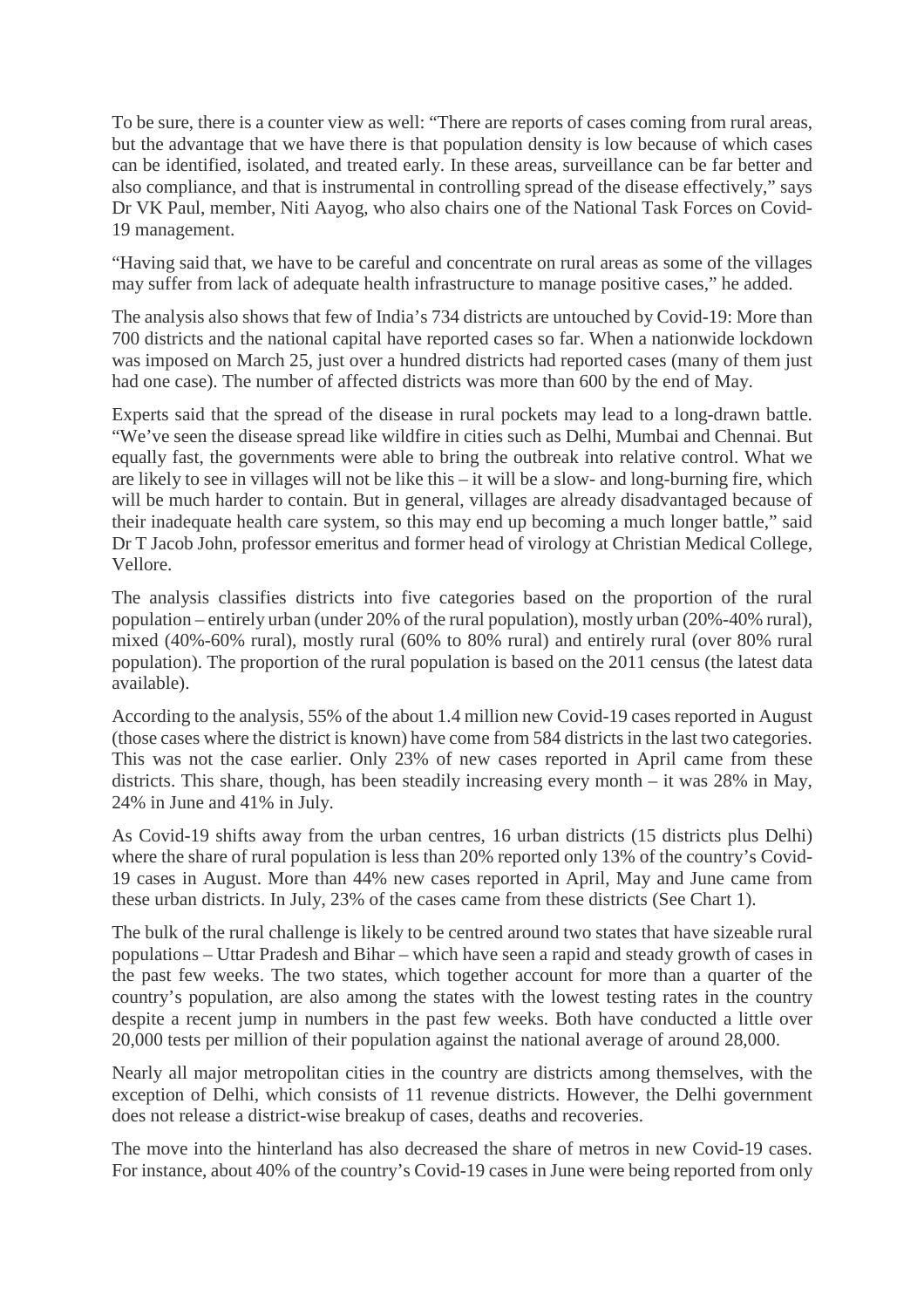three metro cities – Delhi, Mumbai and Chennai. They accounted for only 6% of the new cases in August.

The number of Covid-19 cases reported in urban areas is still disproportionately higher than their population. The 16 districts which reported 13% of new Covid-19 cases in August are home to only 5.6% of India's population. Similarly, the 584 districts where the share of rural population is more than 60% are home to 74% population, but reported only 55% of new Covid-19 cases this month.

The disproportionate role of urban areas is also reflected in the number of cases currently active in the country. Regions with the recent outbreaks generally tend to have a higher share of active cases. Of the 10 districts with the most active cases in the country, seven are city districts or districts that constitute a single city, and thus entirely urban. This can also be explained by two other factors: the number of cases in rural India are spread over a large number of districts; and at least some of the active cases are those from June and July.

The number of active cases — those still under treatment — directly reflects the pressure on the health care system in any region. It is calculated by subtracting the number of recovered patients and deaths from the total tally. As of Tuesday night, of the 3,229,351 total Covid-19 cases in the country, 704,672 (21.8%) were active, according to HT's Covid-19 dashboard.

With over  $44,717$  cases out of the 150,207 cases in Pune active, the city tops this list. It is followed by Bengaluru with 34,877 cases active out of the 107,875 cases, and Thane, where 20,372 cases out of the 122,626 infections are active. Delhi, which is the city with the most cases in the country, had 11,778 active cases as of Monday.

East Godavari (17,228 active cases as of August 23) and Chittoor (9,999 active cases), both in Andhra Pradesh; and Maharashtra's Nashik (10,667 active cases) are the only three districts in the top 10 that are not entirely urban.

The only major city-district excluded from this tally is Hyderabad as Telangana does not release recovery and death data for the city.

#### **1,500 fresh infections**

**Daily new Covid-19 cases in Capital hit 40-day highWORRYING TREND: City last logged more than 1,500 fresh infections on July 16(Hindustan Times: 2020826)**

https://epaper.hindustantimes.com/Home/ArticleView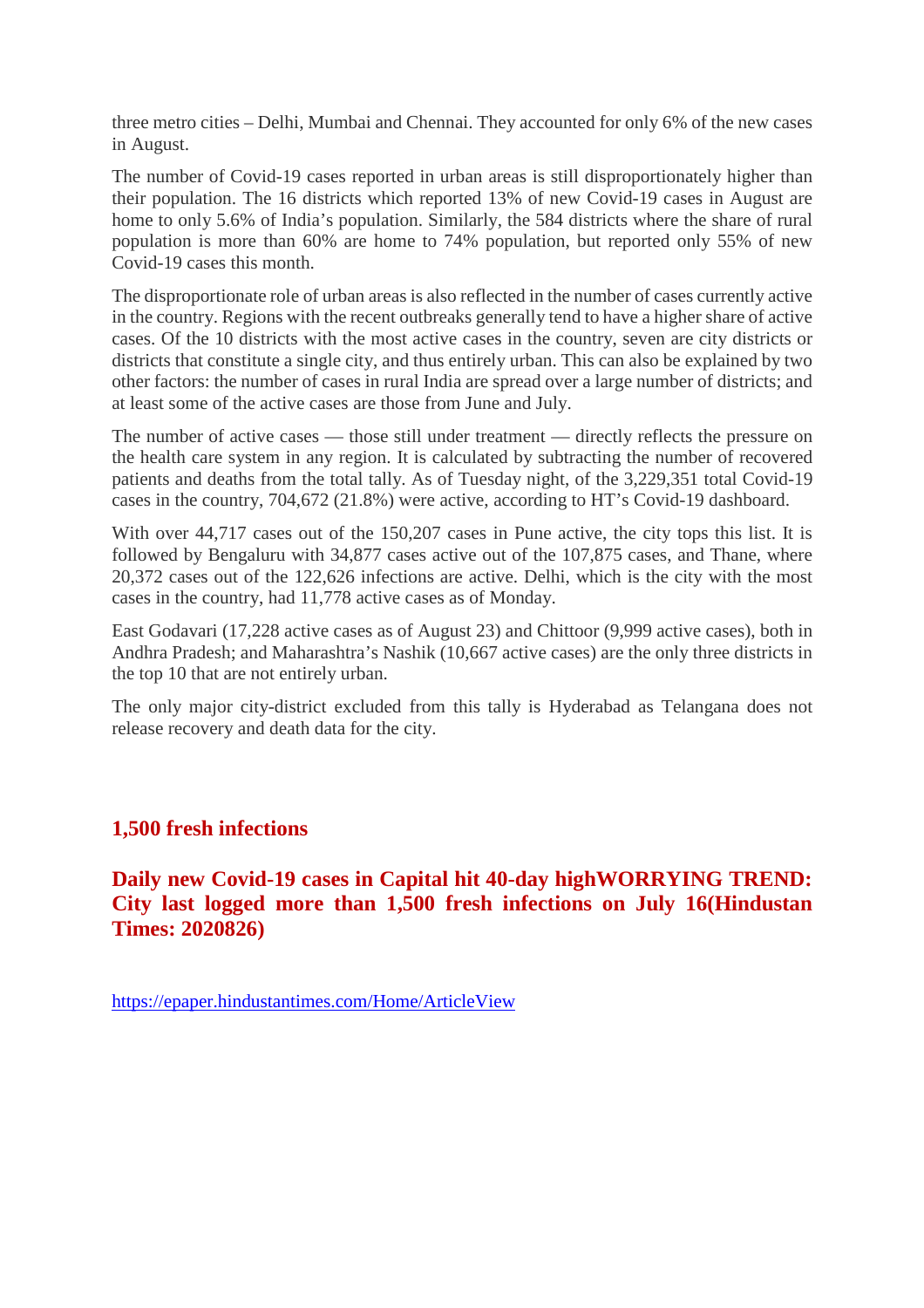

#### **HT Correspondent**

letters@hindustantimes.com

**New Delhi :** The Capital on Tuesday recorded 1,544 new cases of the coronavirus disease (Covid-19), the highest single-day increase in infections in the city in 40 days, according to official data -- a worrying statistic at a time when the state government has asked that Metro rail services be resumed.

After witnessing a drop in Covid-19 cases in the past few weeks, infections in Delhi have started rising again, leading experts to warn the city against complacency, which, they said, may cause a resurgence of the outbreak.

The Capital was the first major Covid-19 hot spot in the country to have successfully controlled the outbreak last month. At the end of June, the city was reporting over 3,400 cases every day at an average, which then dropped in the 900s in the first week of August. In the last week, Delhi has added 1,333 cases every day on average – the highest the weekly case trajectory has touched since July 21, or 35 days ago, when cases were still dropping from the peak.

Tuesday's increase in daily Covid-19 cases is the highest since July 16, when 1,652 new cases were registered.

While the Delhi government said the Covid-19 situation continues to be under control in the city, clinicians and public health experts said the new-case trajectory implies that the infection rate has once again started to increase, and this can be attributed to violations of recommended protection protocols such as social distancing and wearing masks in public places.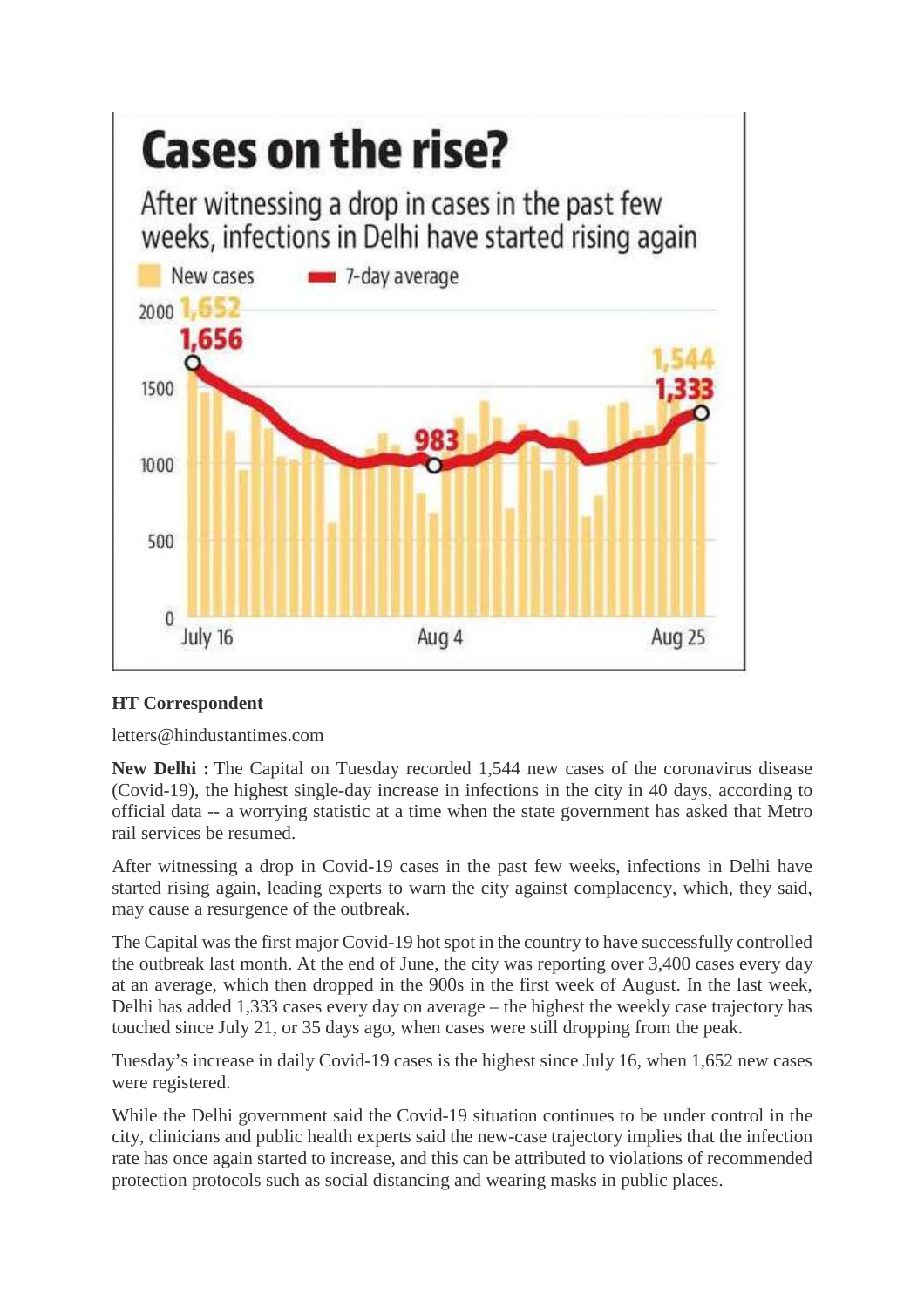The increase in case rate comes at a time when the Delhi government has started opening hotels and weekly markets, with talks underway to open the Delhi Metro, which carries around 2.5 million people every day.

Dr Lalit Kant, former head, epidemiology, Indian Council of Medical Research (ICMR), said that residents must continue to maintain extreme caution despite the opening up of services in the city because two out of every three people in Delhi remain susceptible to infection from Sars-Cov2 as per the latest serological survey, findings of which were released by the Delhi government on Thursday.

"Services such as the Metro, which carried millions of people daily, should be opened only when the positivity rate is below 5%. Same goes for other economic activities as well because more opportunities will lead to more infections. But, these are all 'date' driven (political) not data driven decisions. Since the government has opened up economic activities it should be absolutely confident about being able to test, treat and isolate the increased caseload. Contact tracing and active surveillance should not be compromised at any cost," said Kant.

With 1,544 new Covid-19 cases reported on Tuesday, Delhi's tally of total cases now stands at 164,071 of which 11,998 are active cases. In the last 24 hours, 1,155 people have been cured of the virus in Delhi. Out of those infected, 147,743 have recovered. Delhi reported 17 new deaths due to the virus, taking Covid-19 death toll to 4,330.

Dr VK Paul, member (health), Niti Aayog said this week that people need to take protective measures seriously.

"Delhi is at a stage where whether cases increase or decrease will depend on how people here behave. Covid-19 appropriate behaviour such as wearing a mask, maintaining social distancing, hand hygiene etc. must be strictly followed if the numbers have to go down from here otherwise cases will keep coming as the susceptible population is there and virus is in circulation," Dr Paul said on Monday.

The rise in cases corresponds with the number of daily tests in Delhi being on a near-steady drop from peak levels – 19,841 samples were tested on Monday, with 14,461 (72.9%) of these being antigen, or rapid tests. The seven-day average for tests stands at 17,924 — significantly off the peak of 21,660 for the week ending July 10.

This drop in testing has also caused a steady increase in the positivity rate — the fraction of tests that return positive. Around 7.8% of tests came back positive for Covid-19 according to Tuesday's bulletin. This pushes the seven-day average of positivity rate to 7.5%, the highest since July 19, or 37 days ago. The number had dropped from a peak of 31.4% in mid-June to 5.7% at the end of July, the lowest recorded in the city so far.

According to recommendations by the World Health Organization (WHO), the positivity rate from a region that has a comprehensive testing programme should be at or below 5% for at least two weeks before it can be considered that the outbreak is under control in the region. Delhi has never dropped below this threshold.

While the Delhi government declined to comment on Tuesday, Delhi health minister Satyendar Jain on Monday said that the Covid-19 situation is still under control because the infection rate in the Capital is still below 10%.

"We see the infection rate in ranges of 5-10%, 10-20%, 20-30% and so on. As on date, the infection rate is well below 10%, whereas, Delhi has also seen a time when the infection rate had hit 40%. The current variation of 1-1.5% we are seeing these days is understandable and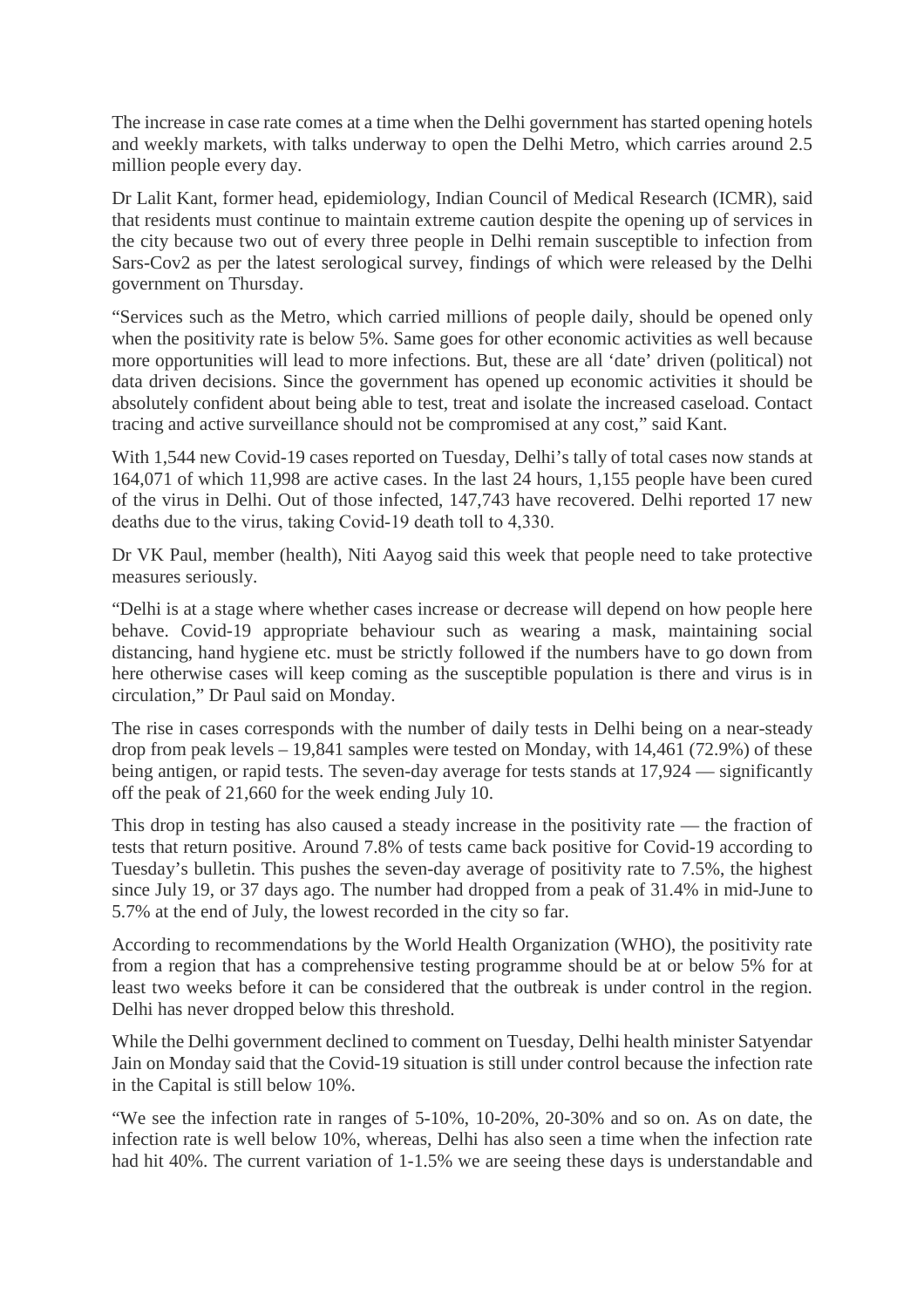keeps happening. It is just day-to-day variation," Jain said during his interaction with reporters on Monday.

#### **Russian Vaccine (The Asian Age: 2020826)**

http://onlineepaper.asianage.com/articledetailpage.aspx?id=15064429

## India seeks Russian vaccine  $data$ ; 61K +ve cases in 24 hrs

**VINEETA PANDEY** NEW DELHI, AUG. 25

While Covid-19 vaccine trials are on track in India, the government is also engaging with Russia on the possible use of its<br>SputnikV vaccine.

"Some initial information has been shared... (but) detailed information<br>is awaited," Union health secretary Rajesh Bhushan said Tuesday. No immediate imports are, however, planned.

With nearly 61,000 cases in the last 24 hours, the total coronavirus cases in India reached 31,67,323 till Tuesday morning, and

#### Greta backs calls to defer Neet, JEE tests

London: Swedish teen climate change campaigner Greta Thunberg threw her weight behind postponing the Neet and JEE exams in India in view of Covid, saying it is deeply unfair that students are asked to appear in the  $-PTI$ tests.

with 848 fresh fatalities, the death toll rose to 58.390

But for the first time.

#### Virus most prevalent in 5-17 age bracket<sup>®</sup>

New Delhi: Minors aged between 5 and 17 are most exposed to the novel coronavirus in Delhi, according to a serological survey conducted in the city this month. As many as 15,000 people from four age groups participated in the survey. PAGE<sub>2</sub>

total active cases fell in the past 24 hours, the health secretary said. More on Page 3

#### **False Plasma data (The Asian Age: 2020826)**

http://onlineepaper.asianage.com/articledetailpage.aspx?id=15063864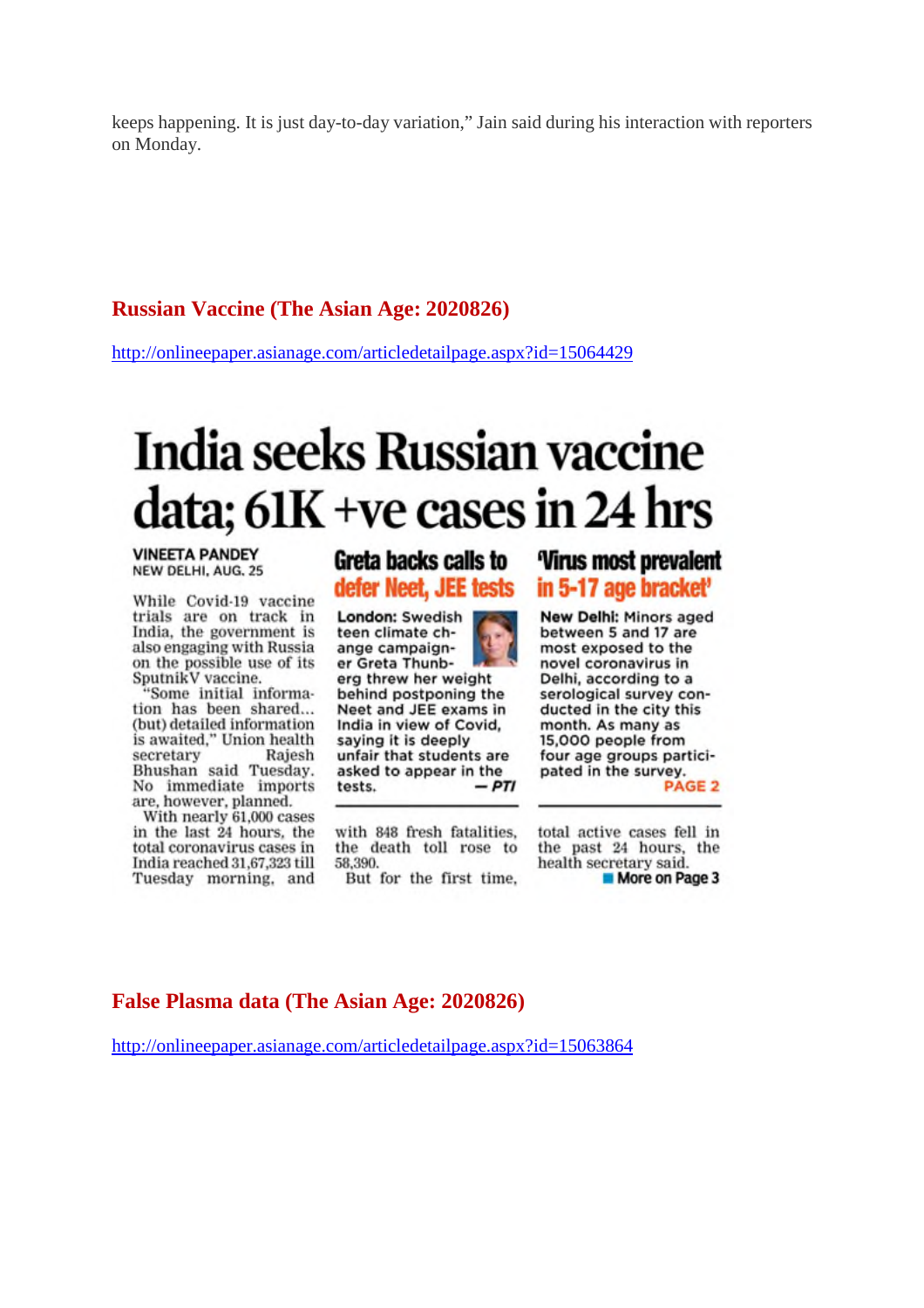## False plasma data: US health official sorry

Washington, Aug. 25: Dr Stephen Hahn, the commissioner of the US Food and<br>Drug Administration, apologised Monday after mis-<br>representing a key statistic on how effective blood ic on now effective blood<br>plasma is for treating Co-<br>vid-19 when announcing<br>an emergency approval<br>measure. The US on Sund-<br>ay issued emergency approval for plasma taken from recovered Coronavirus patients, so that more people can get access to the exper-

imental treatment. But Hahn and other seniout hail and other sem-<br>or health officials came<br>under fire from experts dinaer tire from experts<br>after repeating a claim<br>made by President Donald<br>Trump that blood plasma<br>from recovered Covid-19<br>patients reduced mortality rates by 35 percent.<br>"What that means is —<br>and if the data continue to

 $pan out - 100 people who are sick with Covid-19, 35 would have been saved.$ because of the administration of plasma," Hahn<br>said Sunday, after Trump<br>had called it "a tremen-<br>dous number". Health secretary Alex Azar added: "I<br>just want to emphasise just want to emphasise<br>this point, because I don't want you to gloss over this<br>number. We dream in drug development of something like a 35 percent mortality<br>reduction. This is a major advance in the treatment<br>of patients. This is a major<br>advance." Such a reduction would indeed be a game

 $\begin{tabular}{ll} \texttt{changer} & \texttt{in} & \texttt{the fight} \\ \texttt{against the pandemic} & \texttt{-} \\ \texttt{but the statistic is false.} & \texttt{The officials said these} \end{tabular}$ 

Ine officials said these<br>results can a study<br>of 35,000 patients conduct-<br>ed by Mayo Clinic, but Dr<br>Scott Wright, the study's<br>leader, told *AFP* it did not reader, out *AFP* it un not<br>come from his institu-<br>tion's research. He said he<br>"integrated analysis" the<br>FDA had arrived at by<br>looking at both Mayo's work and other studies.

FDA spokeswoman Emi-<br>ly Miller later tweeted that 35 percent referred to the<br>relative difference in mortality risk between those<br>patients in Mayo's study<br>who received a high level who received a high level<br>of antibodies against<br>those who received a low<br>level of antibodies.

"I have been criticized<br>for remarks I made Sundfor remarks I made Sunday night about the benefits<br>of convalescent plasma," ay ingin about the benefits<br>of convalescent plasma,"<br>said Hahn in a tweet  $thread on Monday. - AFP$ 

#### **Norms for post-COVID treatment soon**

#### **Coronavirus | Norms for post-COVID treatment soon (The Hindu: 2020826)**

https://www.thehindu.com/news/national/coronavirus-govt-to-develop-norms-to-treat-postcovid-condition/article32439706.ece

Reports of re-infection not cause for worry, says ICMR

"A technical body of experts is gathering data to develop a guideline for addressing post-COVID complications," Union Health Secretary Rajesh Bhushan said on Tuesday.

Speaking at a press conference, the official said while the Ministry is not tracking the number of post-COVID syndrome cases in India, it was following reports of re-infection confirmed in Hong Kong earlier this week.

"We have read with interest the reports of re-infection in Hong Kong, but we would like to state that re-infection depends on a number of factors including immune status of the person, whether the virus has mutated etc. This is just one case as of now and normally it doesn't happen in viral diseases for example measles," said Indian Council of Medical Research (ICMR) director general Balram Bhargava, who also addressed the press.

"This is still a relatively new virus — only about 7-8 months old. We aren't alarmed with the development but are following it closely. We still are understating the time period of immunity that the infection provides,"Dr Bhargava added.

Talks over vaccine

Speaking about the Sputnik-5 vaccine (COVID-19 vaccine developed in Russia) the Ministry said India and Russia are in communication. "Some initial information has been shared and we are awaiting details," said Mr. Bhushan.

While ICMR chief said, "It's the irresponsible section of the population who don't adhere to COVID-safety norms, who are driving-up the pandemic numbers in India", the Health Ministry said of the total number of active cases in India, only 2.7% patients are on oxygen support, 1.92% patients are in ICU and 0.29% patients are on ventilator support.

Rising recoveries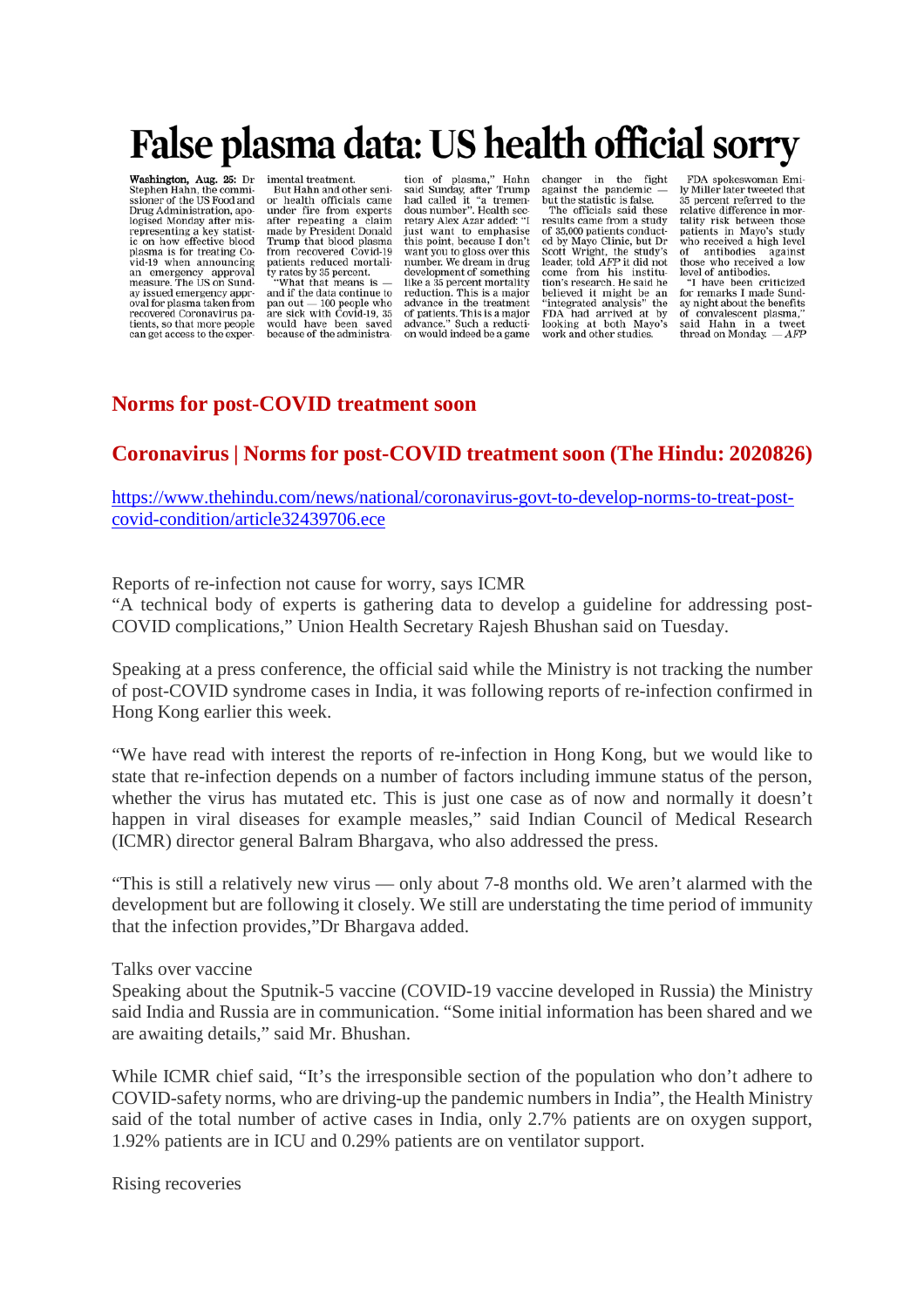Stating that India has on Tuesday reported the highest recoveries in a single day Mr. Bhushan said, "66,550 COVID-19 patients have recovered and been discharged in the last 24 hours. With this the total number of recoveries has crossed 24 lakh (24,04,585). India's Recovery Rate has reached 76% (75.92%). The number of recovered patients has outpaced the active cases (7,04,348) by more than 17 lakh. The recovered patients are 3.41 times the active cases, as on date. There has been more than 100% hike in the recoveries in the last 25 days."

"The record high recoveries have ensured that the actual caseload of the country viz. the active cases, has reduced and currently comprises only 22.24% of the total positive cases. The steadily falling Case Fatality Rates stands at 1.84% today," he added.

As of Tuesday, India has tested nearly 3.7 crore samples, the ICMR said.

"The cumulative testing as on date has reached 3,68,27,520.With 9,25,383 tests conducted in the last 24 hours, the Tests Per Million have seen a sharp rise to 26,685. Starting from a single lab at Pune, India's testing lab network has seen a substantial widening with a total of 1,524 labs today with 986 labs in the government sector and 538 private labs," said Dr. Bhargava.

#### **Deadly infection**

#### **IIT Roorkee finds breakthrough for treatment against deadly infection (New Keala: 2020826)**

https://www.newkerala.com/news/2020/150640.htm

The Indian Institute of Technology Roorkee (IIT-R) on Tuesday said that its researchers have demonstrated that vaccination using a fungal strain protein can protect against systemic candidiasis (C tropicalis) infection in a mice model.

Systemic candidiasis refers to a spectrum of infections affecting blood, heart, eyes, brain and bones, among others. Common symptoms of the disease include fever and chills that do not improve with antibiotics.

Candidemia can also cause septic shock and therefore may be associated with symptoms such as low blood pressure, fast heart rate and rapid breathing.

According to an estimate, it accounts for 6.51 cases per 1,000 ICU admissions that is equivalent to 90,000 cases in India.

"Due to a progressive shift towards non-albicans Candida species and the emergence of antifungal drug resistance, systemic candidiasis infections caused by Candidatropicalis species are a matter of concern, especially in tropical countries," Soma Rohatgi, chief author and Assistant Professor at IIT Roorkee, said in a statement.

"As such, developing vaccines and alternative immunotherapies is of paramount importance," Rohatgi added.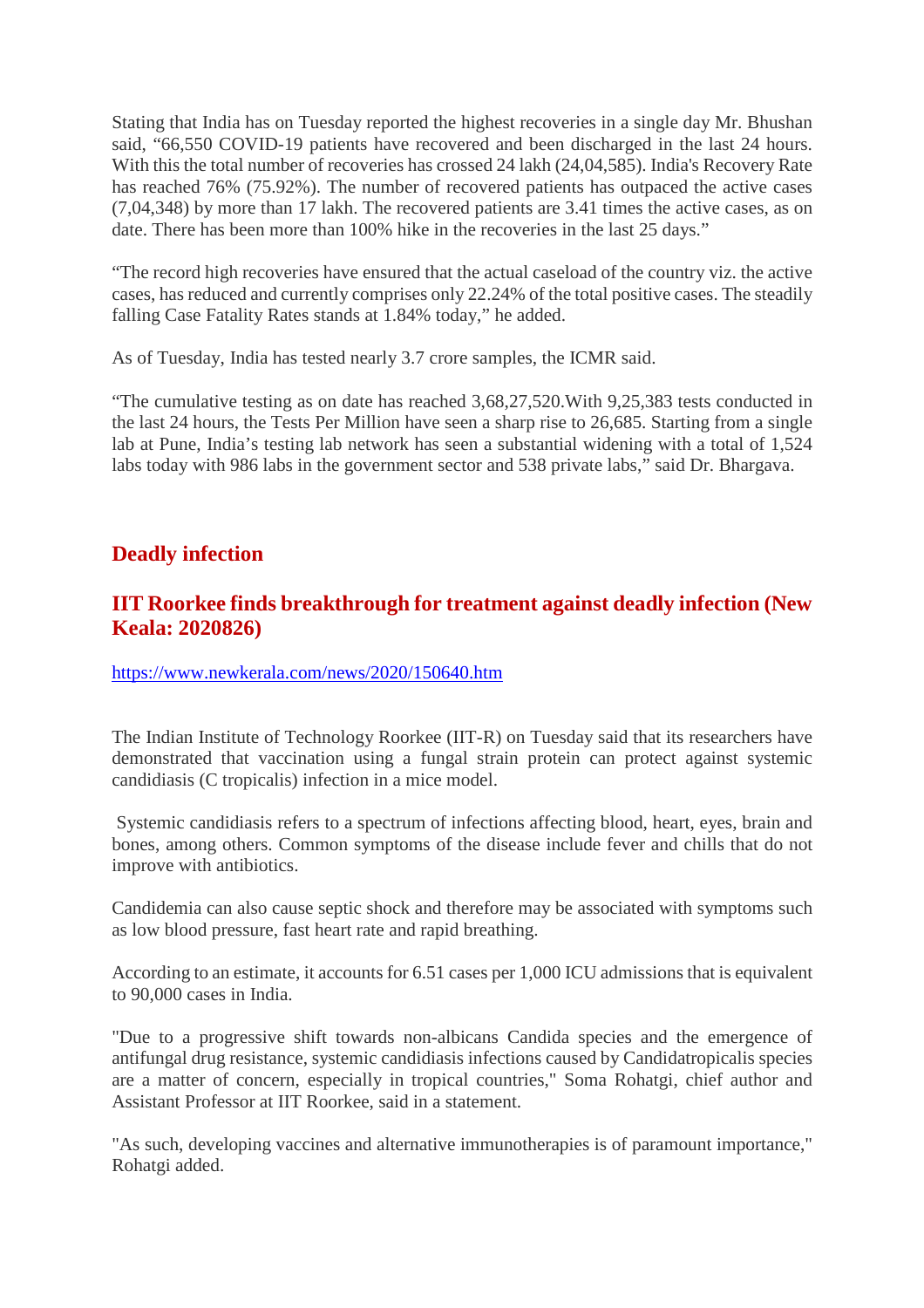The researchers have shown that Sap2-parapsilosis vaccination can improve mice survival during candidiasis by means of humoral and cellular immunity. The study also demonstrated that higher amounts of Sap2-specific antibodies are beneficial during systemic candidiasis.

"A subunit vaccine candidate can prove effective due to a variety of reasons," said study lead author Manisha Shukla from IIT Roorke.

Their study, published in the American Society for Microbiology journal Infection and Immunity will pave the way for future studies in the development of anti-Candida vaccines.

#### **Amid pandemic**

#### **Waiting-list for cornea transplant increases amid pandemic (New Keala: 2020826)**

#### https://www.newkerala.com/news/2020/150587.htm

The Coronavirus pandemic has adversely impacted the eye banking sector from March to July, resulting in tissue collection and keratoplasty surgeries coming to a screeching halt. After the resumption, the waiting list for surgeries have now increased.

"This year, the eye banking sector has been the one of the worst casualties of the Covid-19 pandemic. The lockdown measures implemented to contain the spread of the virus have adversely impacted both corneal tissue collection and keratoplasty surgeries," said Dr. Aarti Vij of AIIMS.

No tissues were collected by the National Eye Bank, AIIMS during the period from March to July, she said, ruing that hundreds of patients requiring keratoplasty could not be operated upon.

"However, emergency keratoplasty surgeries were performed with previously retrieved glycerin preserved tissues during this period," she said.

"After the temporary halt in corneal tissue retrieval during the lockdown, we have resumed corneal tissue collection via the HCRP since July 1. However, the waiting list of the patients awaiting keratoplasty surgery has further increased because of the pandemic," Dr. Vij added.

The National Blindness and Visual impairment Survey report released last year jointly by AIIMS's Dr. Rajendra Prasad Centre for Ophthalmic Sciences and Health Ministry, reported the overall prevalence of blindness in the country is 0.36 per cent.

Among the people aged less than 50 years of age, corneal disease was the leading cause of blindness, accounting for 37.5 per cent of the cases.

The prevalence of blindness among the population with age more than 50 years age was 1.99 per cent, with corneal blindness being the second most common cause in this group, accounting for 8.2 per cent of the cases.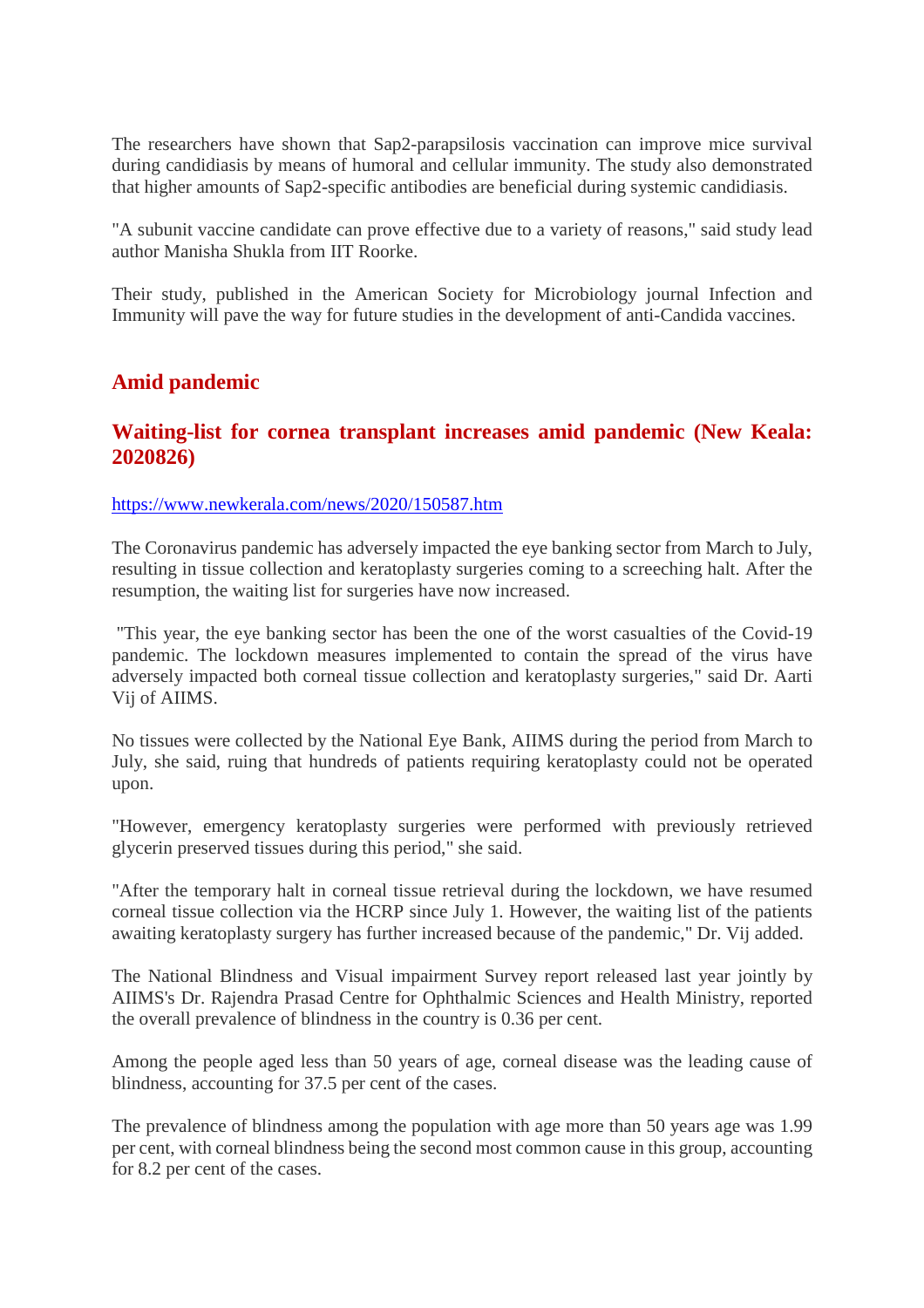Till now, more than 31,000 corneas have been collected by AIIMS National Eye Bank in Delhi.

It has visually rehabilitated over 22,000 corneal blind patients from all over the country by means of corneal transplantation.

"We have collected 2,055 tissues last year, the NEB achieved a new landmark by collecting more than 2,000 tissues per annum for 2 years in succession," said a doctor from AIIMS.

She added "For the past 5 years, more than 1,000 corneal transplant surgeries have been performed consistently. In 2019, 1,721 corneal blind patients received corneal transplants. This amounts to a record utilisation rate of 83.7 per cent, which is much greater than the national average."

#### **Yoga, Tai Chi, and meditation**

#### **Yoga, Tai Chi, and meditation showing promising benefits for veterans (New Keala: 2020826)**

https://www.newkerala.com/news/2020/150513.htm

Yoga, Tai Chi, and meditation are the three popular complementary and integrative health (CIH) therapies that are showing physical and health improvement among veterans.

The therapies lead to significant improvements in key outcomes perceived by veterans receiving care in the Veterans Health Administration (VA) system, suggests a new study, published in the Lippincott portfolio by Wolters Kluwer.

"Our study showed that meditation, tai chi, and yoga appear to improve overall physical and mental health and reduced perceived stress," according to the new research, led by Dr A. Rani Elwy of the VA Center for Healthcare Organization and Implementation Research at the Edith Nourse Rogers Memorial Veterans Hospital in Bedford, Mass, and an Associate Professor in the Warren Alpert Medical School of Brown University.

The special issue of Medical Care documents progresses toward implementing CIH therapies throughout the VA system - part of efforts to promote a "Whole Health" approach in VA care. As required by the 2016 Comprehensive Addiction and Recovery Act (CARA), the VA has expanded research and education on CIH programs, focusing on the impact on pain, mental health, and chronic illness.

Improvements in patient-reported outcomes with CIH therapies Dr. Elwy and colleagues performed a 12-month survey study to examine the impact on CIH therapies on 119 veteran's self-reported health and well-being.

These veterans completed 401 surveys over five different time points during the study. The surveys focused on patient-reported outcomes (PROs) - an important target for efforts to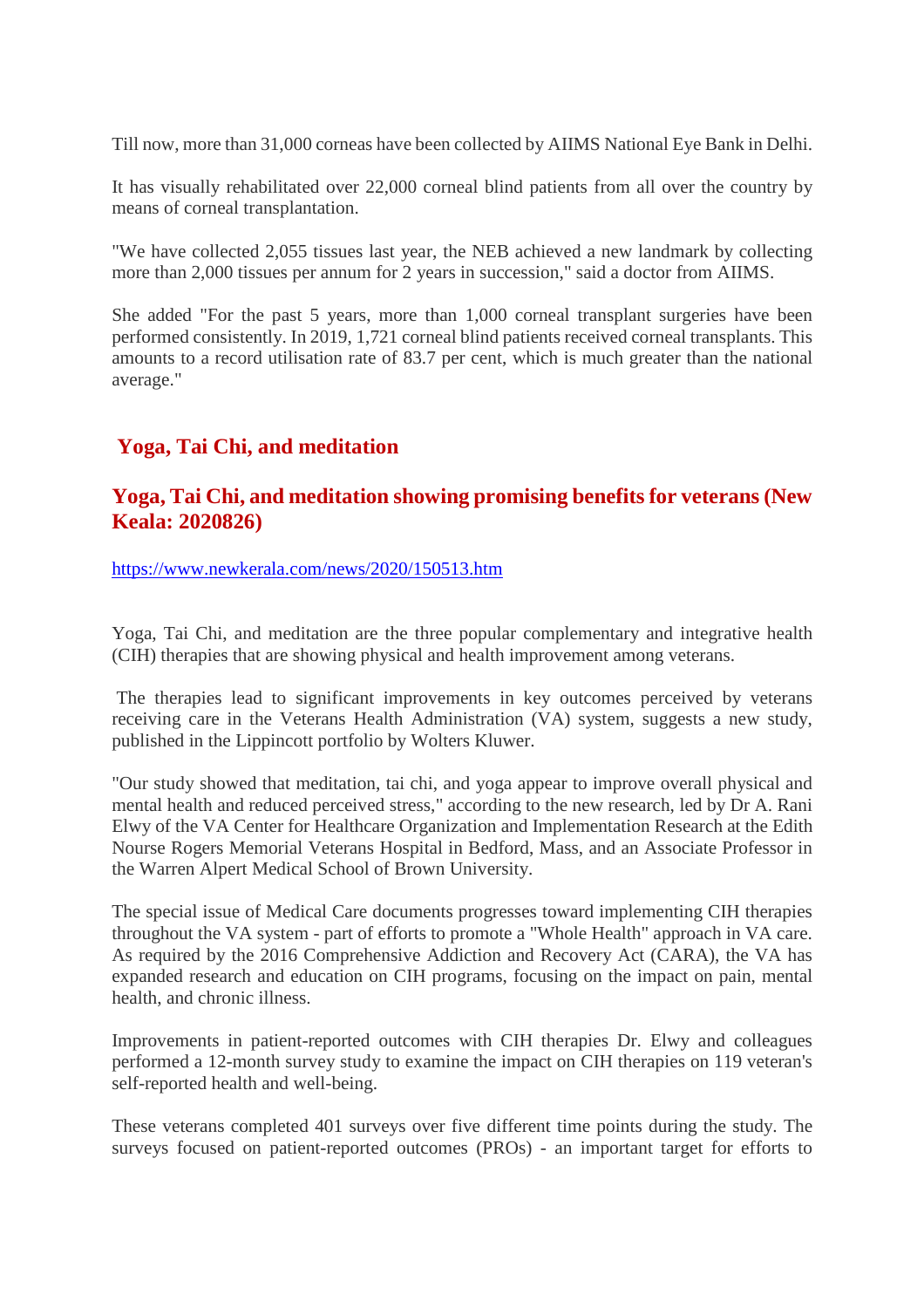improve healthcare, focusing on the most important problems and outcomes identified by patients themselves.

Overall, veterans in the study reported using 14 different CIH therapies. Yoga was the most popular, with nearly half of the veterans participating. This was followed by meditation, acupuncture, and tai chi. Three CIH therapies were associated with significant improvements in PROs

- Yoga was related to decreases in perceived stress.

- Tai chi was linked to improvements in overall physical and mental health functioning, anxiety levels, and the ability to participate in social role activities.

- Meditation was also associated with improvements in physical functioning.

None of the CIH therapies resulted in improvement in veterans' pain intensity or level of engagement in their health care. Larger studies with longer follow-up times may be needed to show significant effects on these outcomes, according to Dr. Elwy and coauthors.

They conclude "It is time to focus on health and well-being, as defined by Veterans, and reaching these goals must include participation in CIH treatment approaches."

The special issue papers address strategies to build support for and implement CIH programs, to evaluate their effectiveness, and to promote their long-term sustainability.

"We already know that CIH therapies are effective for the treatment of Veterans' chronic pain, posttraumatic stress, depression, and other chronic conditions. Now we need to develop, test, and use effective strategies to increase CIH use and sustainment," Drs. Elwy and Taylor write.

In a commentary, Alison Whitehead and Dr. Benjamin Kligler of the VA Office of Patient-Centered Care and Cultural Transformation state "As the VA continues to develop new and better ways of making CIH approaches available to all Veterans, and to collect data on the outcomes of this expanded access for veterans and employees, we hope to demonstrate to the rest of the U.S. healthcare system how an emphasis on whole-person care and self-management skills should become the new standard across the industry."

#### **Organ donation**

#### **Organ donation and the COVID pandemic (New Keala: 2020826)**

https://www.newkerala.com/news/2020/150327.htm

is observed as organ donation day. The reason for observing this day is to spread awareness and eliminate myths and fears regarding organ donation. Organ donation is aptly termed he gift of life.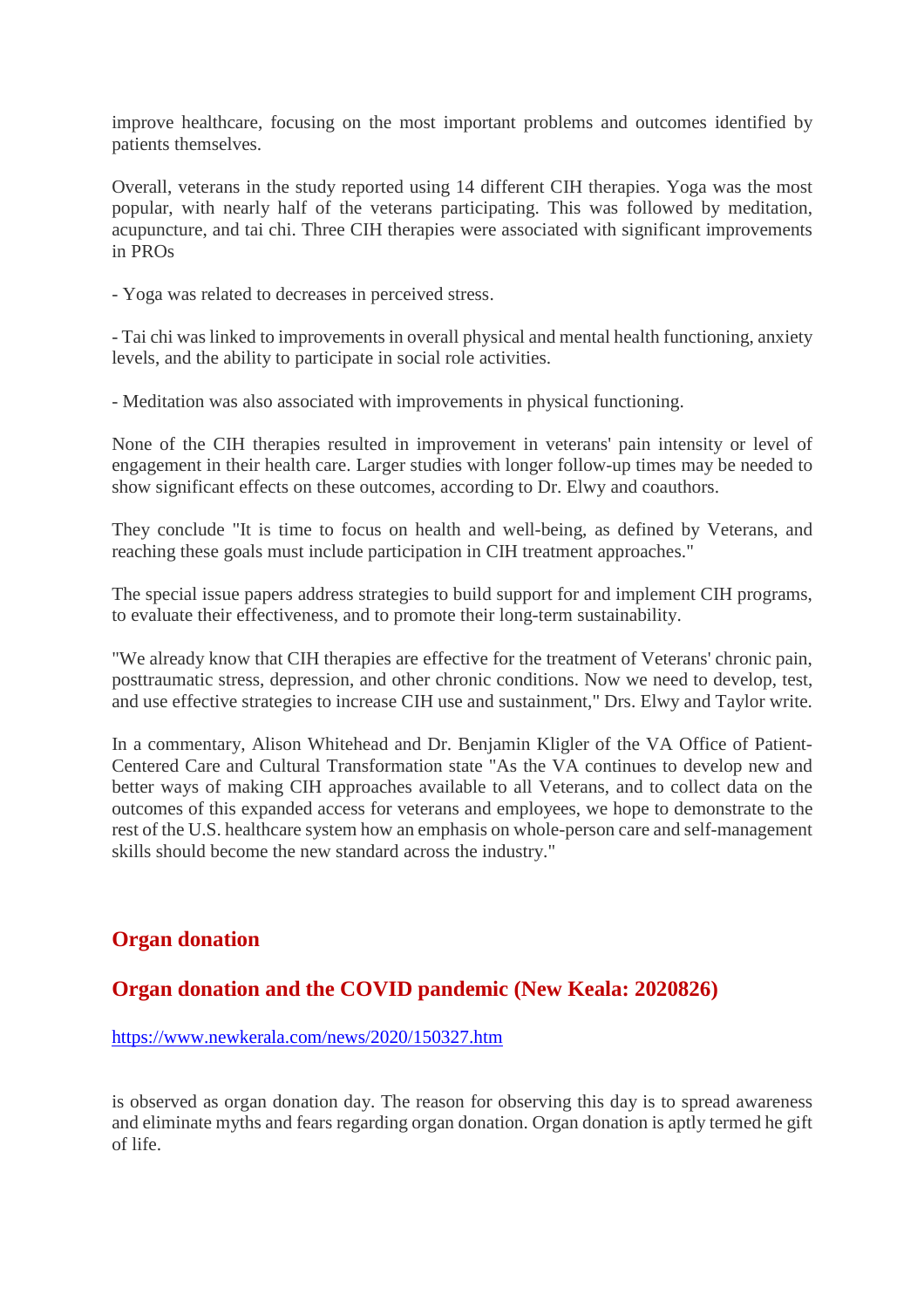For patients with organ failure waiting for a transplant, availability of a suitable donor organ is their only hope for a normal life. There are two ways in which a person can donate organs.

A living donor is a healthy person who donates one of a pair of organs such as the kidney or part of an organ such as the liver. A deceased donor is one who donates their organs after death (specifically brain death). Brain death is caused by a catastrophic, irreversible, permanent damage to the brain either due to a road accident with head injury or a major bleed into the brain from a burst blood vessel.

Since the brain is the controlling centre for the whole body, it is not possible to survive without it and all other organ systems shut down subsequently. Brain death is diagnosed with specific medical tests and is medically and legally recognized as death. The bereaved family are counselled and offered the option to donate the organs of their loved one.

A single deceased donor can give life to about six-nine recipients (two kidneys, liver, heart, lungs, pancreas, intestine, eyes and tissues). The "Transplantation of Human Organs and Tissues Act" was passed by the Indian Parliament in 1994 but it is only over the last dozen years or so that deceased organ donation has picked up across the country.

The nationwide deceased organ donation rate in India is 0.34 per million population (pmp) which still lags far behind western countries such as Spain (35.1) or the United States (21.9). Donation rates are skewed across the country with only 13 of the 36 states and Union Territories contributing to organ donation.

The Southern states have led the way in organ donation. Tamil Nadu accounted for a donation rate of 1.8 pmp in 2018, a number five times higher than the national average. This number dropped in 2019 and 2020 making the case for directing sustained resources and efforts towards promoting awareness and improving organ donation.

Some of the reasons for the low organ donation rates include;

1. Lack of awareness among the public regarding brain death and organ donation.

2. Lack of infrastructure and expertise for identification, stabilization and brain death declaration in potential donors.

3. Mistrust of the healthcare and organ allocation systems.

Several initiatives have been taken by the government to improve organ donation, notable being;

1. Streamlining procedures to declare brain death and organ allocation.

2. Instituting a centralized, transparent, online waiting list system for recipients.

3. Promoting awareness regarding brain death and expressing appreciation for organ donors through media and various NGO's.

There is a wide gap between the numbers of patients with organ failure waiting for a transplant and organs donated. Most patients die while waiting for an organ and the rest undergo a live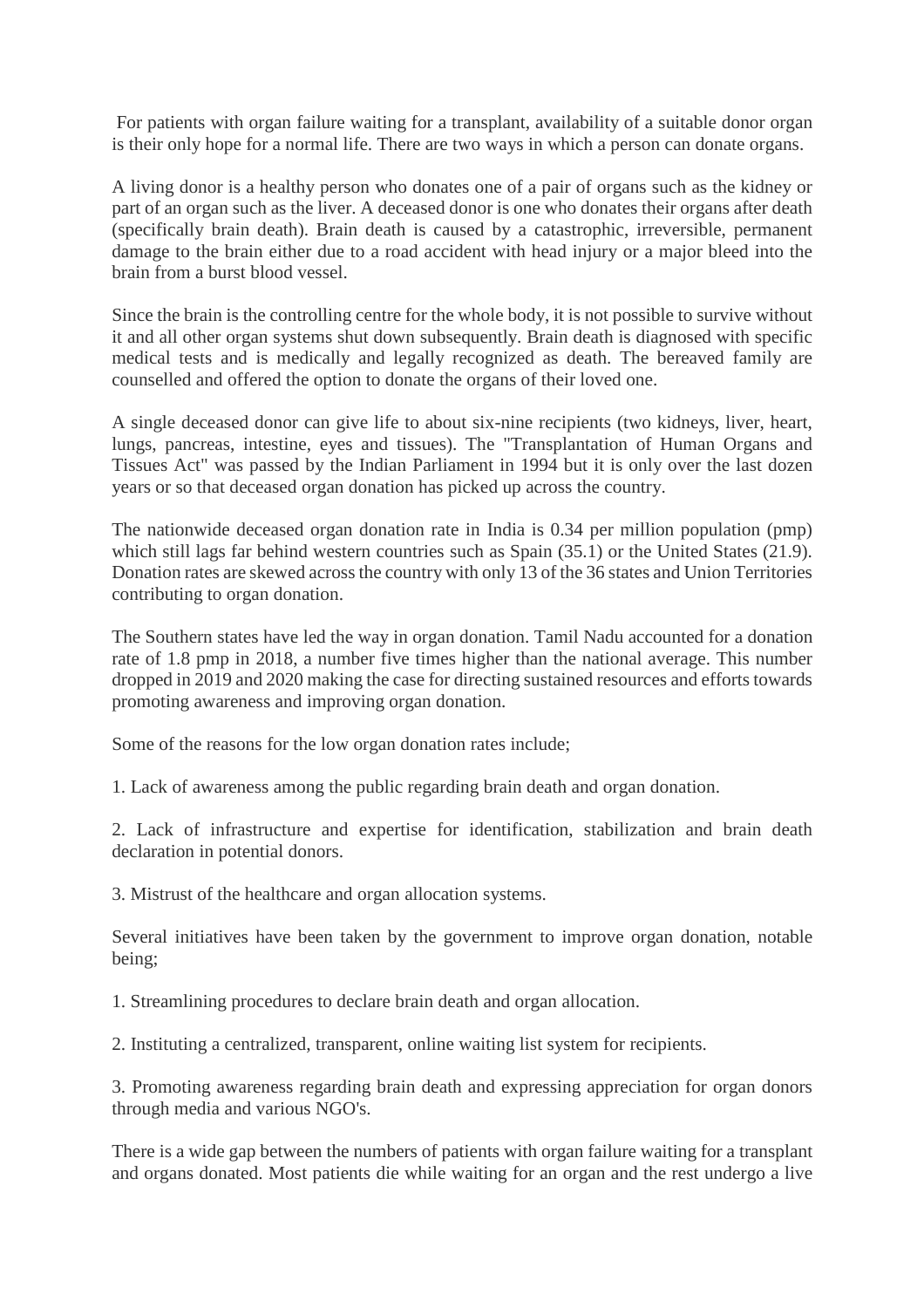donor liver or kidney transplant. Over 92 per cent of all transplants performed in the country have been with organs donated from living donors and only 8 per cent from deceased donors.

In Tamil Nadu, the trend is reversed with 77 per cent of transplants performed from deceased donors and 23 per cent from living donors (source NOTTO). It is estimated that if the nationwide deceased donation were to increase to 1 pmp, it would meet the requirements for all heart, liver and partially kidney transplants.

During these troubled times of the COVID pandemic, the world around us has come to a standstill. Organ donations, as well as transplants, have reduced drastically. This is due to multiple reasons;

1. Due to lockdowns and reduced traffic on the roads, accidents with a consequent head injury and brain death-related organ donors have reduced. Recipients are unable to travel to transplant centres due to intra and interstate travel restrictions.

2. There is apprehension regardingCOVID status and potential transmission from deceased donors to recipients and healthcare providers. Similarly, there is a risk of recipients, live donors and the healthcare team inadvertently transmitting COVID to each other.

3. The existing healthcare machinery (specifically ICU infrastructure, equipment and personnel) has been reorganized to care for COVID patients. Elective/planned outpatient clinics and surgeries have been suspended or reduced. Consultations are being encouraged on virtual platforms for stable patients with minor complaints so that only sick patients or emergencies need to come to the hospital.

It appears unlikely that this pandemic will end anytime soon. Till an effective vaccine is available and herd immunity is established, we have to adapt and adjust to the "new normal".

Depending on the severity of organ failure, patients may stand a higher risk of dying from their disease-related complications than due to contracting COVID.

It is, therefore, time to reassess our approach to organ donation and transplant by moving forward but with appropriate caution. Expert scientific bodies such as the Indian Society of Organ Transplantation and Liver Transplant Society of India have published guidelines for selection and screening of recipients and donors for organ transplantation during this pandemic.

With the availability of accurate tests (RT PCR and Antibody) for COVID with a rapid turnaround time (four-six hours), it is possible to determine whether the transplant can be safely performed. Let us pledge to donate our organs after death and share our feelings with family and loved ones.

Disclaimer This article is sponsored by Astellas in the public interest. The views and opinions expressed in the article by participating doctors are based on their independent professional judgement. Astellas India Pvt Ltd, BCCL and its group publications disclaims any liability for the accuracy or consequences flowing from adherence to their expert views.

This story is provided by Mediawire. ANI will not be responsible in any way for the content of this article. (ANI/Mediawire)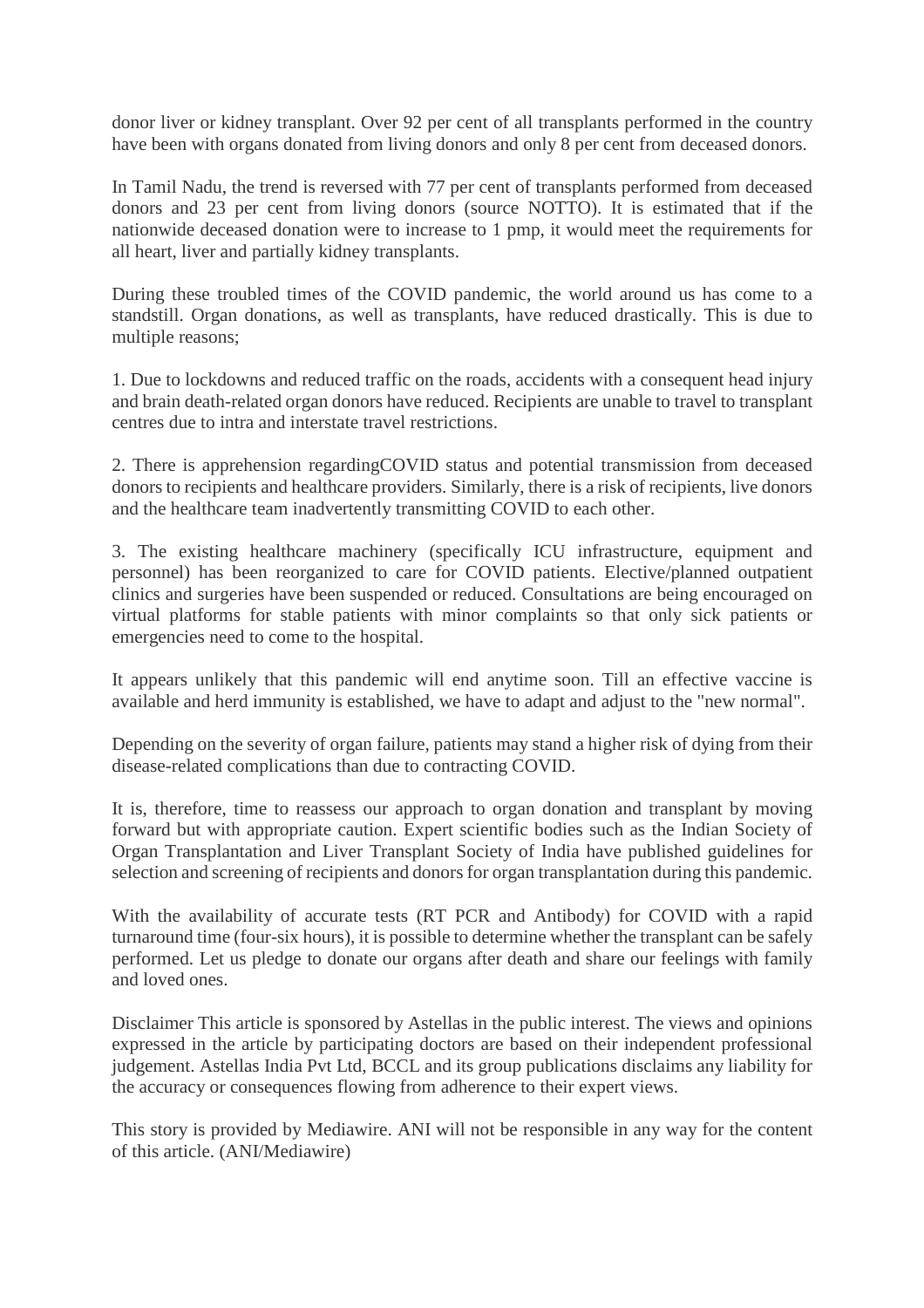#### **Depression**

#### **Astrology & Depression (New Keala: 2020826)**

#### https://www.newkerala.com/news/2020/150246.htm

Nowadays depression is a very common problem. What is depression? As per the best astrologer in Delhi, Dr Sohini Sastri, it is a state of mind in which a person doesn't feel happy or good, and many times people get depressed without any apparent reason.

Some people seem to have all the happiness in life, yet they suffer from depression. Failures in life, career problems, and disturbed love life can lead to depression.

Most people can't handle depression due to weakness of mind and the severity of depression is due to the position of planets and stars in the horoscope. The depression causes can be established astrologically.

Following are some Depression Symptoms

Mood - Depressed, anger, aggressiveness, restlessness, anxiety, thoughts of death, or suicide.

Emotions - Feeling empty, sad, unhappy, hopeless.

Sleep - Insomnia, inappropriate sleep.

Physical - Aches, headache, digestive problems, unintentional weight loss (without dieting), or low appetite.

Thinking - Inability to think, concentrate, or make decisions.

What Causes Depression?

Let's look at some Astrology depression indicators.

It is caused by the damaged state if mind. In astrological science, 'Mind' is represented by the planet Moon. Moon is the receiver of everything that is good and bad. We all feel happy if we have good things in life and when there seems to be nothing good in life, we obviously feel gloomy and sad. A combination of Moon with other planets can cause mental illness.

Moon with Saturn, Rahu, and Ketu can give rise to depression. Debilitated Moon, Mercury, and Jupiter can cause a mental imbalance.

Moon sitting in conjunction with Saturn makes a person's mind heavy. Saturn is fear and limitation. It brings aloofness. Moon is the peace of mind and it wants happiness.

The Saturn and the Moon combination make one depressive by putting extra burden, responsibility, and feeling of heaviness on the emotional side.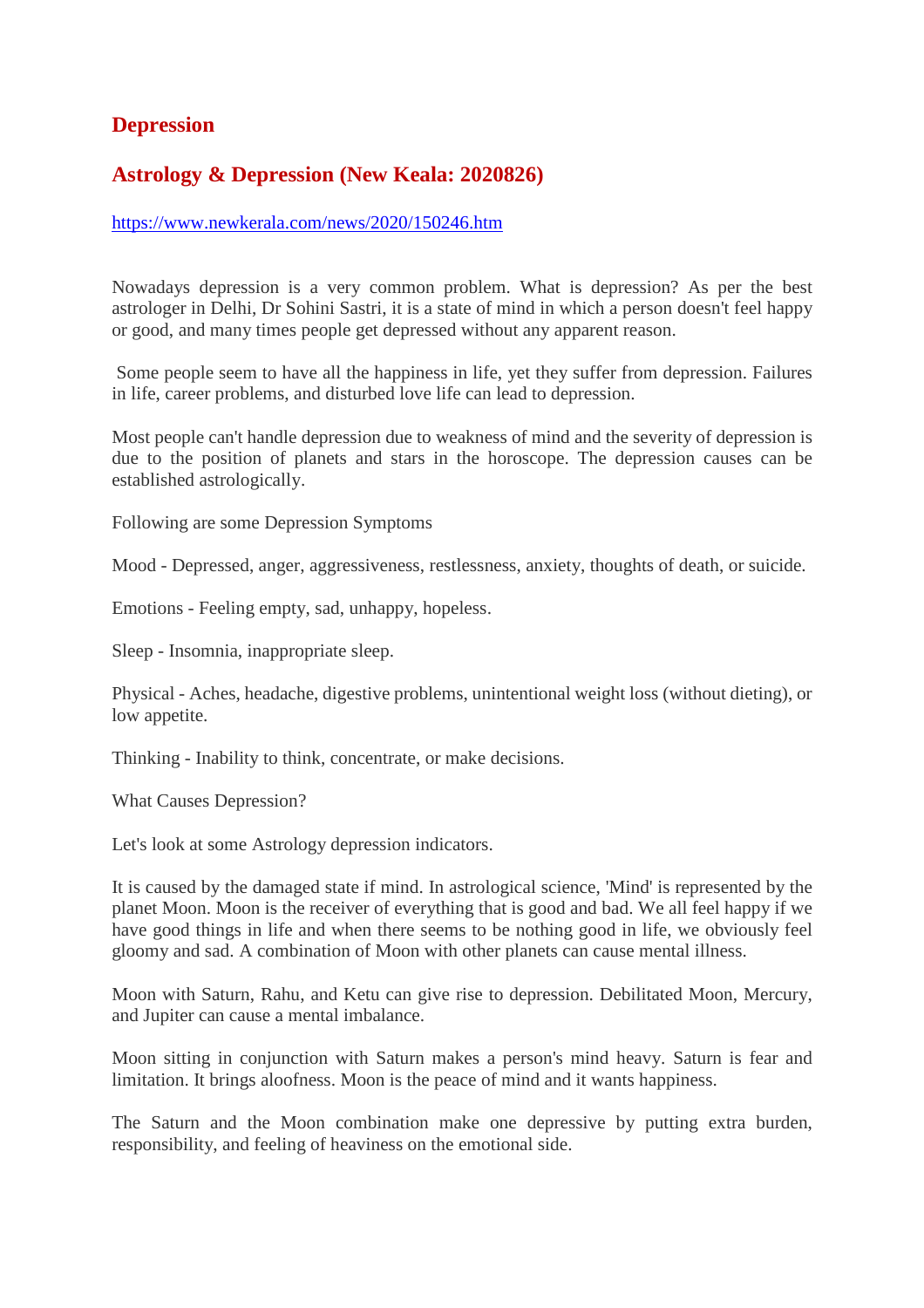Another reason for depression is when the Moon is sitting in conjunction with Ketu. Ketu is the south node of the Moon. It is our subconscious thinking.

Ketu is a headless body that compels us to think about what is beyond this world. It represents spirituality, nothingness, and has no interest in the materialistic world.

Moon in conjunction with the planets in the sixth, eighth, and 12 houses makes a person more prone to depression as Moon is not happy in these houses.

If Moon is exalted in Taurus sign, where the mind is stable, it may not cause problems, but if debilitated and sitting with the Saturn, Rahu and Ketu may give rise to depression.

Moon is not comfortable in some Nakshatras. Ashlesha nakshatra falls in Moon's own sign Cancer, but it is a most emotionally turbulent nakshatra. Vishakha Nakshatra in which Moon loses its mental peace due to a lot of problems related to jealousy and makes a person prone to depression.

Good Jupiter saves a person from depression and many evil effects in life. Jupiter in any combination inspires a person and makes him hopeful about life. Jupiter gives wisdom, hope, and inspiration to life. So if we want happiness in life we should try to respect planet Jupiter.

Hence the depression reasons are many and life is not about happiness all the time; we should understand that there is something that is bigger than personal happiness.

We should learn to accept that we cannot achieve everything in life so that we are capable of managing depression. It's not good for your health or mind to panic.

So the moment one comes across early signs of depression, one should consult with an expert and follow Astro remedies for depression. Keep the faith, eventually, you will overcome your depression.

For an appointment with Dr Sohini Sastri, send a mail to sohini.sastri@gmail.com

#### **Corona Vaccine**

#### **सरकार नेबदलेCSR के िनयम, तािक कोरोना के टीके और दवा के िलए िमल सकेअिधक पैसा (Navbharat Times: 2020826)**

https://navbharattimes.indiatimes.com/business/business-news/modi-government-changed-csr-rules-so-that-moremoney-can-be-accumulated-for-corona-vaccine-and-drugs/articleshow/77749556.cms

मोदी सरकार ने सीएसआर यानी कॉरपोरेट सामाजिक उत्तरदायित्व के नियमों में कुछ संशोधन किए हैं। इसका मकसद ये है कि सरकार को कोरोना की वैक्सीन और दवा के लिए अधिक पैसे मिल सकें।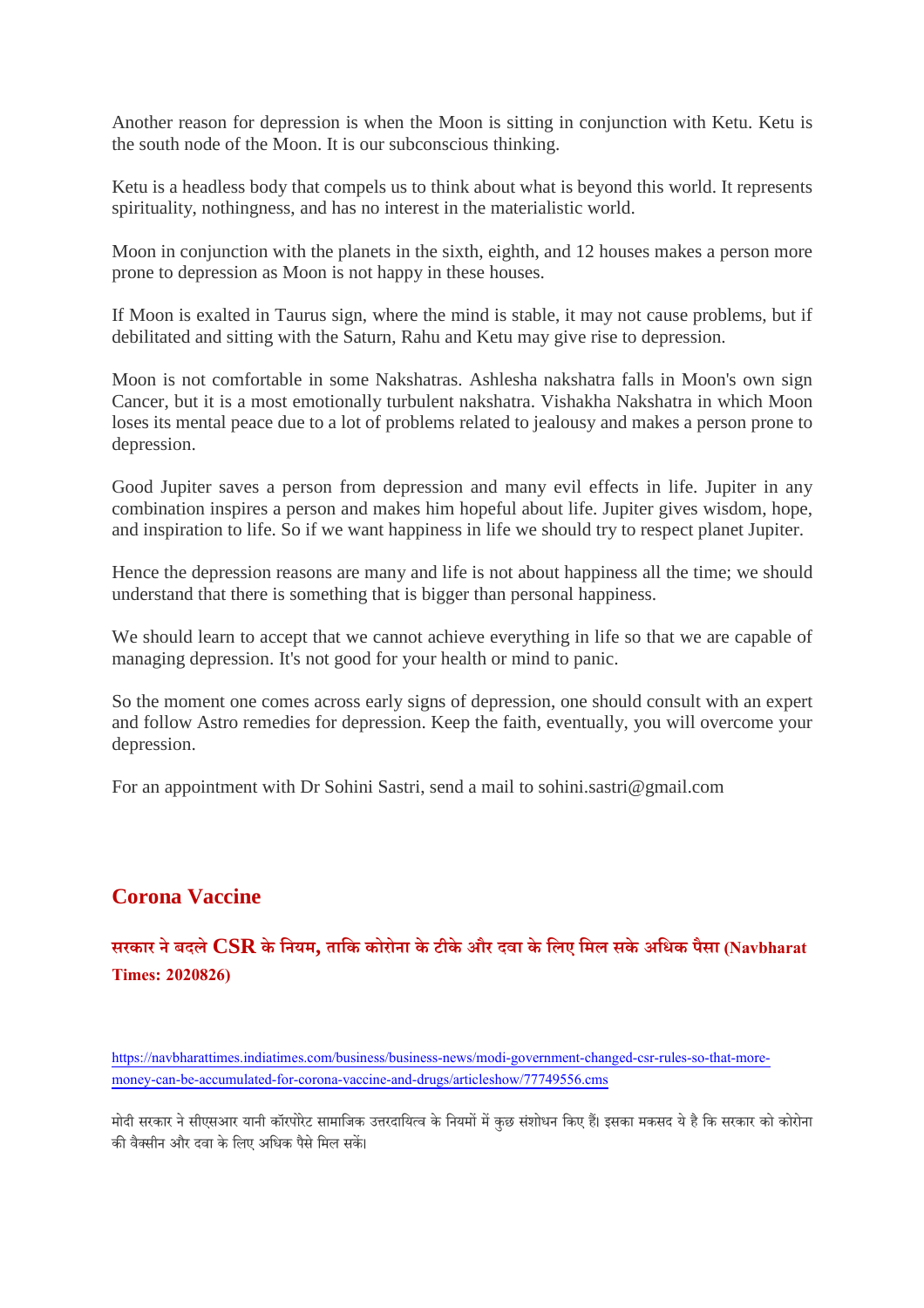सरकार ने कंपनी अधिनियम के तहत कॉरपोरेट सामाजिक उत्तरदायित्व (सीएसआर) नियमों में संशोधन किया है ऐसा कोविड-19 के नये टीके, दवा के विकास के लिए अधिक धन उपलब्ध कराने को लेकर किया गया है नए संशोधनों के बाद इस संबंध में अपने शोध एवं विकास मद में किए गए खर्च को सीएसआर खर्च में दिखा सकती हैं कंपनियों के सीएसआर खर्च में किया गया संशोधन सशर्त है

नई िदली

सरकार ने कंपनी अधिनियम के तहत कॉरपोरेट सामाजिक उत्तरदायित्व (सीएसआर) नियमों में संशोधन किया है। ऐसा कोविड-19 के नये टीके, दवा के विकास और चिकित्सा उपकरणों उत्पादन बढ़ाने के लिए अधिक धन उपलब्ध कराने को लेकर किया गया है।

सामान्य कारोबारी गतिविधियों के तहत नए टीके, दवा और चिकित्सकीय उपकरण के शोध एवं विकास में लगी कंपनियां नए संशोधनों के बाद इस संबंध में अपने शोध एवं विकास मद में किए गए खर्च को सीएसआर खर्च में दिखा सकती हैं। कंपनियों के सीएसआर खर्च में किया गया संशोधन सशर्त है।

नया नियम, टोल टैक्स में तभी मिलेगा डिस्काउंट जब गाड़ी पर लगा होगा फास्टैग

यह वित्त वर्ष 2020-21, 2021-22 और 2022-23 के लिए मान्य है। उल्लेखनीय है कि कंपनी अधिनियम के तहत कंपनियों को अपने पिछले तीन साल के औसत शुद्ध लाभ का दो प्रतिशत सीएसआर पर खर्च करना होता है। कॉरपोरेट मामलों के मंत्रालय ने 24 अगस्त को सीएसआर नियमों में बदलाव की अधिसचना जारी की।

कोरोना काल: वर्क फ्रॉम होम का असर, कंपनियां ने छोड़ा इतना ऑफिस स्पेस!

Navbharat Times News App: देश-दुनिया की खबरें, आपके शहर का हाल, एजुकेशन और बिज़नेस अपडेट्स, फिल्म और खेल की दनिया की हलचल, वायरल न्यूज़ और धर्म-कर्म... पाएँ हिंदी की ताज़ा खबरें डाउनलोड करें  $\operatorname{NBT}$  ऐप कॉमेंट लिखें

#### **Covid-19 Vaccine Sputnik V**

#### **Hindi NewsIndia News In HindiIndia And Russia In Talks Over Covid-19 Vaccine Sputnik V (Navbharat Times: 2020826)**

https://navbharattimes.indiatimes.com/india/india-and-russia-in-talks-over-covid-19-vaccinesputnik-v-says-health-ministry/articleshow/77745943.cms

Coronavirus Vaccine news: कोरोना के लिए किसी भी देश की तरफ से मंजूर की गई पहली वैक्सीन स्पृतनिक V को लेकर भारत और रूस के बीच बातचीत चल रही है। शुरुआती सचनाएं साझा भी हो चुकी हैं। सूत्रों के मताबिक रूस ने वैक्सीन बनाने और भारत में उसके तीसरे चरण के टायल के लिए सहयोग मांगा है।

कोरोना वायरस की देसी वैक्सीन (Corona Vaccine) बनाने की दिशा में तेजी से काम तो हो ही रहा है, 'स्पतनिक V' वैक्सीन (Russian Vaccine for Covid-19) को लेकर भी भारत और रूस के बीच बातचीत चल रही है। केंद्रीय स्वास्थ्य मंत्रालय ने मंगलवार को कहा कि जहां तक स्पतनिक V वैक्सीन (Coroana Vaccine Sputnik V) की बात है तो इसे लेकर भारत और रूस संपर्क में हैं। हेल्थ मिनिस्ट्री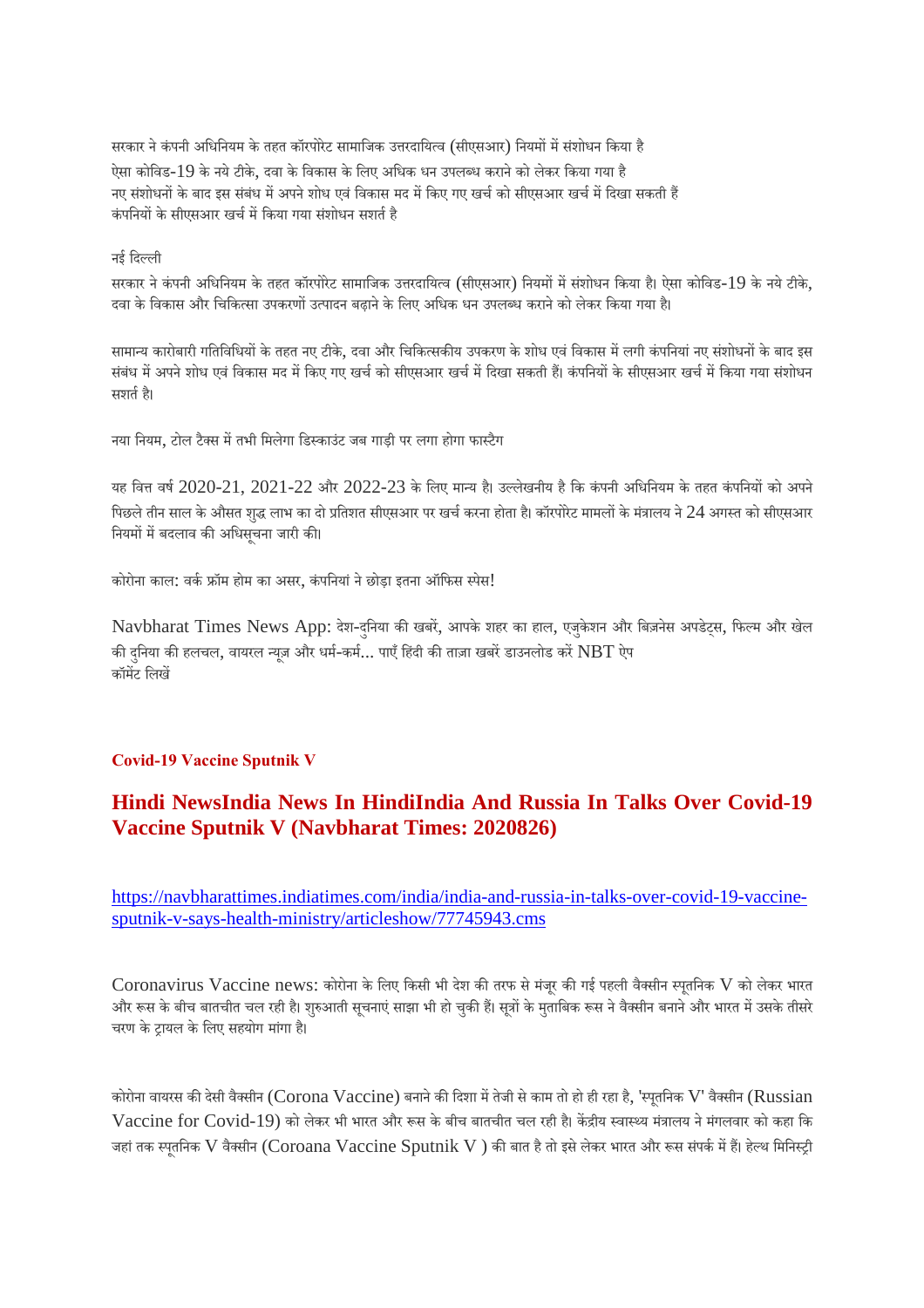में सेक्रटरी राजेश भूषण ने बताया कि दोनों देशों के बीच शुरुआती सूचनाएं साझा भी हो चुकी हैं। इस बीच सूत्रों ने जानकारी दी है कि रूस ने स्पूतनिक-V वैक्सीन को बनाने और उसके तीसरे चरण के परीक्षण को भारत में करने के लिए नई दिल्ली से सहयोग मांगा है।

रूसी राष्ट्रपति व्लादिमीर पुतिन ने  $11$  अगस्त को कोरोना वायरस की वैक्सीन 'स्पूतनिक  ${\rm V}$ ' का ऐलान किया था। इसके साथ ही कोविड- $19$  के लिए वैक्सीन को मंजूरी देने वाला रूस दुनिया का पहला देश बन गया। रूस ने तब कहा था कि अगस्त के आखिर तक वैक्सीन को उतार दिया जाएगा। कुछ रिपोर्ट्स के मुताबिक रूस ने इस वैक्सीन के पहले बैच का उत्पादन भी कर लिया है। हालांकि, 'स्पूतनिक V' को लेकर विशेषज्ञों ने यह कहकर चिंता जताई है कि इसे बनाने में तय प्रोटोकॉल्स का पालन नहीं किया गया है और यह असरक्षित हो सकती है।

कोरोना  $LIVE$ : कोविड-19 से जुड़े देश-दुनिया से हर बड़े अपडेट

रूस ने भारत से कोविड-19 वैक्सीन 'स्पूतनिक V' को बनाने और भारत में उसके तीसरे चरण के परीक्षण के लिए सहयोग मांगा है। सरकारी सूत्रों ने न्यूज एजेंसी भाषा को बताया कि कोविड-19 टीके से जुड़े राष्ट्रीय विशेषज्ञ समूह की 22 अगस्त को हुई पिछली बैठक में इस मुद्दे पर चर्चा हुई।

'स्पूतनिक V' का विकास 'गमालेया रिसर्च इंस्टिट्यूट ऑफ एपिडेमोलॉजी ऐंड माइक्रोबायलॉजी' और 'रशियन डायरेक्ट इन्वेस्टमेंट फंड' (आरडीआईएफ) ने मिलकर किया है। इस वैक्सीन के बारे में सीमित डेटा को लेकर कई तबकों ने संदेह जाहिर किया है। सरकार के एक सूत्र ने कहा, 'रूस सरकार ने भारत सरकार से कोविड-19 के टीके 'स्पूतनिक  $\rm V$ ' की मैन्यूफैक्चरिंग और यहां इसका तीसरे चरण का परीक्षण करने के लिए सहयोग मांगा ह।ै'

#### **Coronavirus Cases (Hindustan: 2020826)**

https://epaper.livehindustan.com/imageview\_274762\_86319648\_4\_1\_26-08- 2020\_3\_i\_1\_sf.html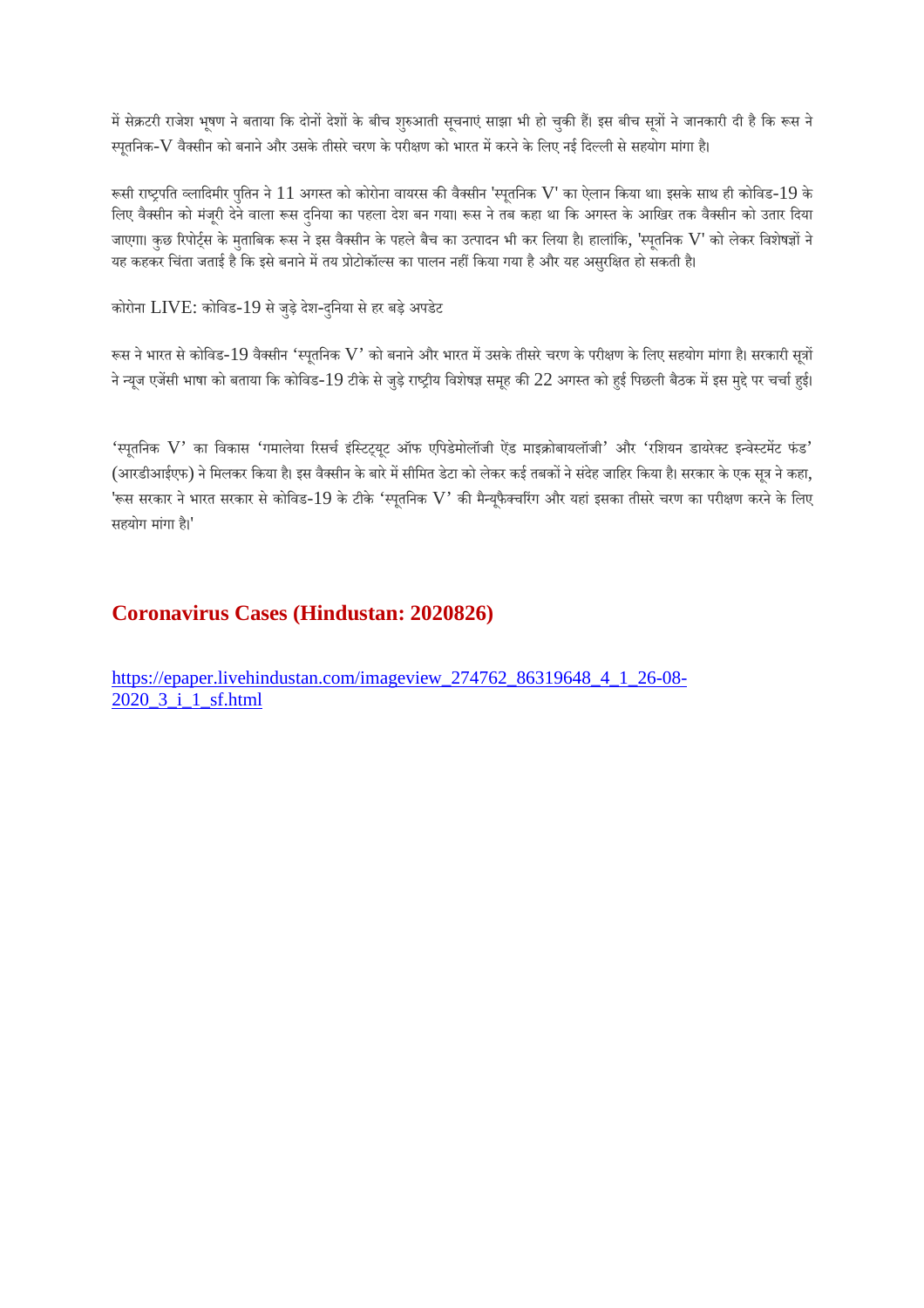#### आकलन : विशेषज्ञों ने कोरोना मामलों में बढोतरी पर चिंता जताई , अगस्त में मरीजों की संख्या में इजाफा

कंटेनमेंट जोन घोषित हैं अभी दिल्ली में

फीसदी है कोरोना संकमित मरीज मिलने की दर

#### सरकार के प्रयास

8

- सभी सरकारी डिस्पेंसरी में जांच राना राख्यारा छरवरारा न जाव<br>की सुविधा मुहैया कराई गई है ।<br>प्रवासी मजूदरों से जांच की अपील  $\bullet$
- की जा रही है। एक सितंबर से तीसरे राउंड का सिरो सर्वे होगा। 17 हजार से अधिक सैंपल लिए जाएंगे
- जाबक रावरा हिंदू जाएग<br>कंटेनमेंट जोन बनाए जा रहे हैं ताकि संक्रमण को वहीं रोका जा सके।

एक समय संक्रमण दर ●<br>▲ 40% तक बढ़ गई थी । आज यह 10 फीसदी से नीचे है । एक से डेढ फीसदी का फर्क रोज आता है । इसके लिए प्रवासी मजदूर, बाहरी लोगों का इलाज कराना समेत कई कारण हैं। – **सत्येंद्र जैन**, स्वास्थ्य मंत्री, दिल्ली सरकार

#### इधर. देश में 61 हजार मामले

.<br>देश में मंगलवार को कोरोना संक्रमण के 60,975 केस सामने आए। स्वस्थ होने वालों की संख्या 24 लाख को पार कर गई है जबकि मृत्यु दर घटकर 1.84% रह गई है। > ब्योरा पेज 13

# दिल्ली में बाहरी मरीज औ से केस रोबार खल

#### नई दिल्ली | एजेंसी/व.सं.

दिल्ली में कोरोना संक्रमण की दर में लगातार हो रहे इजाफे ने चिंता फिर बढ़ा दी है। विशेषज्ञों का मानना है कि कारोबारी गतिविधियों का शरू होना. डलाज के लिए बाहर से मरीजों का आना रतारामगरारचालरतपत्रज्ञानगरात<br>तथा रैपिड एंटीजन जांच की संवेदनशीलता का कम होना इसकी वजह हो सकती है। मंगलवार को राजधानी में 1544 नए मरीज मिले जबकि 17 लोगों की मौत हो गई।

जुलाई में छह फीसदी से कम दरः जून महीने की शुरुआत में संक्रमित मामलों की दर 30 फीसदी थी जो जुलाई के अंत तक कम होकर छह फीसदी से कम रह गई थी। मामले भी घटने शुरू हो चुके थे लेकिन बीते एक सप्ताह में मामले दोबारा बढ़ने लगे हैं।

इस माह बढ़ोतरीः दिल्ली सरकार के स्वास्थ्य विभाग के मताबिक, अभी संक्रमित मिलने की दर 8.9 फीसदी है।



की जांच के लिए सैपल लेते स्वास्थ्यकर्मी। • संचित खन्ना

आंकडों को देखें तो एक अगस्त को 1,118 नए मामले मिले जबकि अगले तीन दिन तक नए मामलों की संख्या एक हजार से कम रही। इसके बाद पांच से नौ अगस्त के बीच मामले एक हजार से अधिक रहे। हालांकि दस अगस्त को 707 मामले सामने आए। संयोग से

जब-जब संक्रमण के नए मामले एक हजारसे कम रहे, तब औसत दैनिक 20 हजार से कम जांच हुई। राजीव गांधी सुपर स्पेशियलिटी अस्पताल के चिकित्सा निदेशक डॉ. बीएल शेरवाल ने कहा, लोगों ने काम पर

जाना शरूकिया है. ऐसे में केस बढने का

१७ अगस्त  $5.25%$ अनुमान था। संख्या दो हजार से अधिक हो तो चिंता का विषय है। लेकिन मृत्युदर

नियंत्रण में है जो राहत की बात है। अपोलो हॉस्पिटल्स के वरिष्ठ चिकित्सक डॉ. राजेश चावला ने कहा कि केस बढ़ने की वजह बाहरी लोगों का आना भी है। ▶ बढ रही संक्रमण दर फेन 02

हफ्तेभर में इस तरह

बढी संक्रमण दर

२४ अगस्त

२१ अगस्त

8.90%

7.04%

#### **Infection (Hindustan: 2020826)**

https://epaper.livehindustan.com/imageview\_274763\_86341010\_4\_1\_26-08- 2020\_4\_i\_1\_sf.html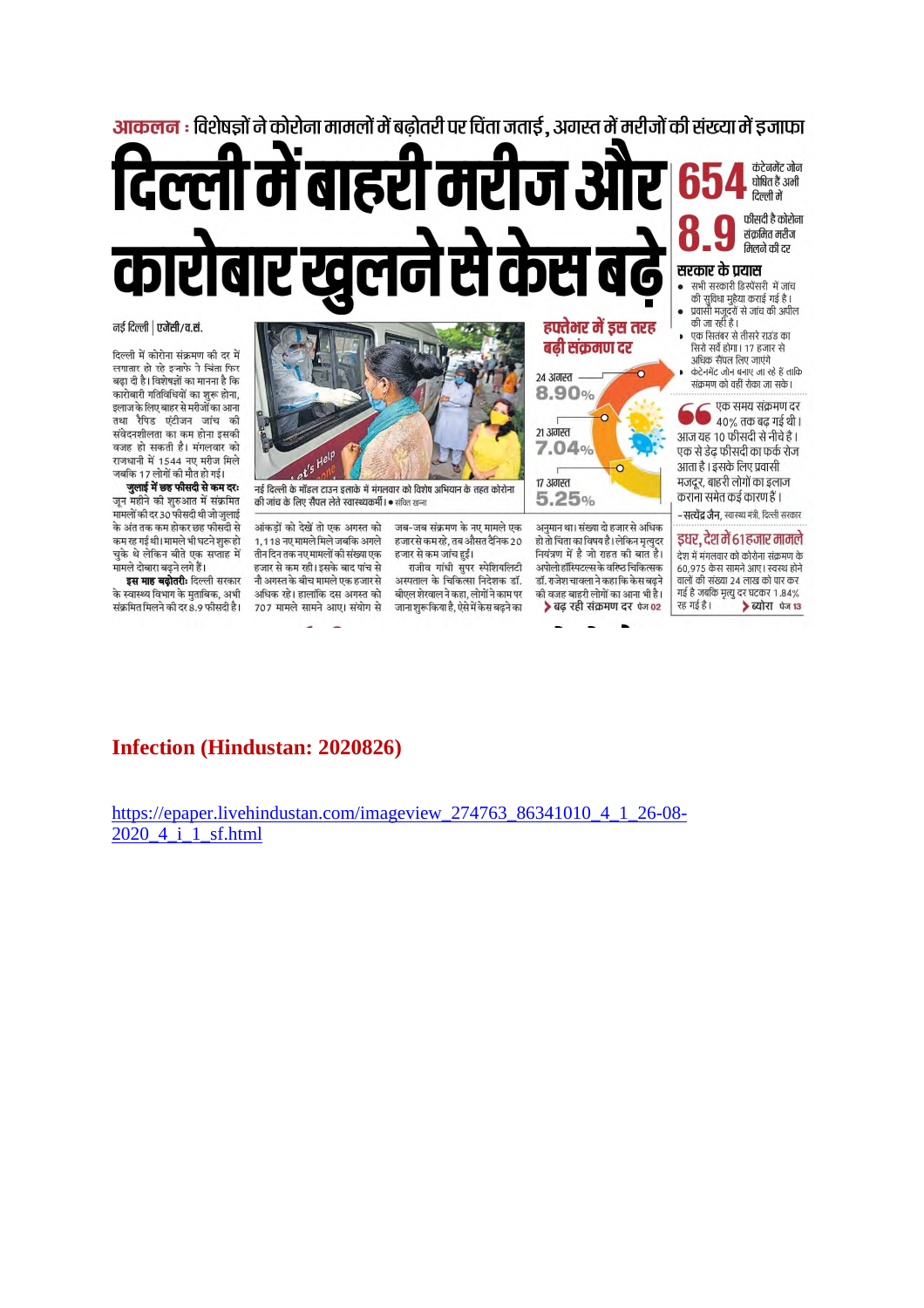# हर दिन जांच में पॉजिटिव मिलने वाले लोगों की संख्या बढ़ी सकट : बीते सात दिन बढ रहा सक्रमण का दर



#### नई दिल्ली | वरिष्ठ संवाददाता

दिल्ली में कोरोना वायरस की संक्रमण दर एक सप्ताह से लगातार बढ़ रही है। इससे पहले जून में संक्रमण दर में इस तरह बढ़ोतरी हुई थी।

राजधानी में 17 से 24 अगस्त तक कोरोना संक्रमण की दरमें लगातार वृद्धि हुई है। इसका मतलब है कि हर दिन जांच में पॉजिटिव मिलने वाले लोगों की हिस्सेदारी बढ़ी है। दिल्ली में 17 अगस्त को 5.25 फीसदी सैंपल पॉजिटिव मिले थे। वहीं 24 अगस्त को 8.90 फीसदी लोगों के सैंपल कोरोना संक्रमित पाए गए। यानी सप्ताहभर में संक्रमण दर में 3.65 फीसदी का इजाफा हुआ है।



#### इस तरह बढा सक्रमण

| 17 अगस्त | 5.25% |
|----------|-------|
| 18 अगस्त | 6.7%  |
| 19 अगस्त | 6.71% |
| 20 अगस्त | 7.0%  |
| 21 अगस्त | 7.04% |
| 22 अगस्त | 7.26% |
| 23 अगस्त | 7.74% |
| 24 अगस्त | 8.90% |
|          |       |

#### लगातार बढना चिंताजनक है

एम्स के मेडिसिन विभाग के प्रोफेसर नवल विक्रम के मुताबिक, हर रोज कोरोना के नए मामलों में तो उतार–चढाव आ रहा है। कोरोना के खतरे को मापने के लिए ज्यादा जरूरी है कि कितने लोगों की जांच हर रोज हो रही है और इसमें से कितने फीसदी लोगों के नमूने पॉजिटिव मिल रहे हैं। अगर जांचे गए सैम्पल में पॉजिटिव मिलने वाले सैंपल की हिस्सेदारी अधिक है और यह लगातार बढ़ती है तो यह चिंताजनक है ।

जून के अंतिम सप्ताह में कुछ राहत **मिली थी :** जून के अंतिम सप्ताह में लगातार नौ दिन तक कोरोना संक्रमण दर में गिरावट दर्ज की गई थी. जिससे विशेषज्ञों ने राहत की सांस ली थी। वहीं

अब विशेषज्ञों का कहना है कि दिल्ली में फिर से कोरोना की संक्रमण दर बढना चिंता का विषय है। डॉक्टरों ने लोगों को बिल्कुल लापरवाही न बरतने के लिए कहा है।